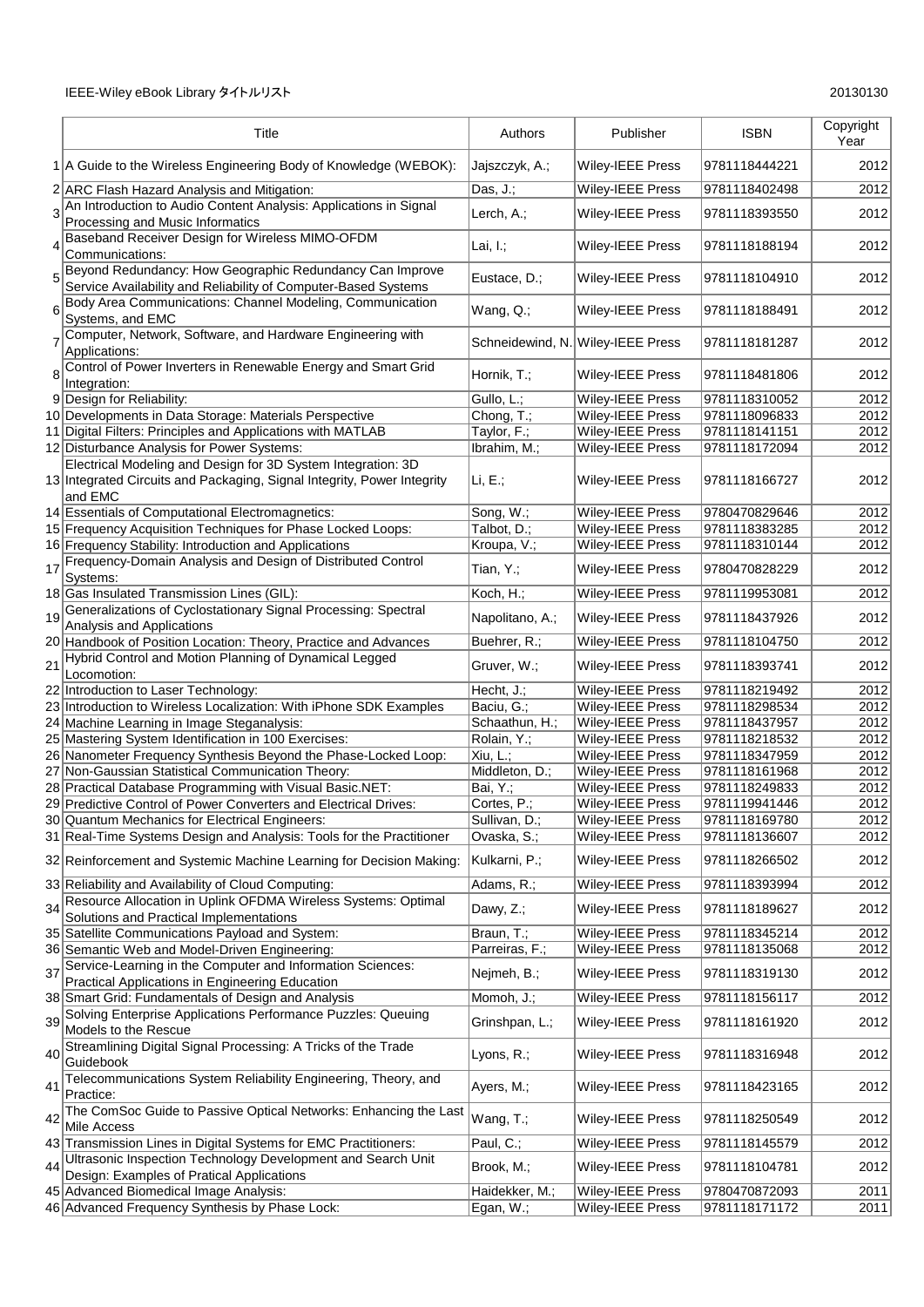|    | 47 Advanced Methods of Biomedical Signal Processing:                                                                            | Marchesi, C.;    | Wiley-IEEE Press                    | 9781118007747 | 2011 |
|----|---------------------------------------------------------------------------------------------------------------------------------|------------------|-------------------------------------|---------------|------|
| 48 | An Introduction to Network Modeling and Simulation for the Practicing<br>Engineer:                                              | Ward, J.;        | Wiley-IEEE Press                    | 9781118063651 | 2011 |
|    | 49 An Introduction to Wavelet Modulated Inverters:                                                                              | Rahman, M.;      | Wiley-IEEE Press                    | 9780470647998 | 2011 |
|    | 50 Antenna Design for Mobile Devices:                                                                                           | Zhang, Z.;       | Wiley-IEEE Press                    | 9780470824481 | 2011 |
|    | Applications of High Temperature Superconductors to Electric Power                                                              |                  |                                     |               |      |
| 51 | Equipment:                                                                                                                      | Kalsi, S.;       | Wiley-IEEE Press                    | 9780470877890 | 2011 |
|    | 52 Applied Intelligent Control of Induction Motor Drives:                                                                       | Shi, K.;         | Wiley-IEEE Press                    | 9780470825587 | 2011 |
|    | 53 CMOS Biomicrosystems: Where Electronics Meet Biology                                                                         | Iniewski, K.;    | Wiley-IEEE Press                    | 9781118016497 | 2011 |
| 54 | Channel Equalization for Wireless Communications: From Concepts<br>to Detailed Mathematics                                      | Bottomley, G.;   | <b>Wiley-IEEE Press</b>             | 9781118105283 | 2011 |
|    | 55 Chaos in Electric Drive Systems: Analysis, Control and Application                                                           |                  |                                     |               |      |
|    |                                                                                                                                 | Wang, Z.;        | <b>Wiley-IEEE Press</b>             | 9780470826355 | 2011 |
|    | 56 Control of Electric Machine Drive System:                                                                                    | Sul, S.;         | Wiley-IEEE Press                    | 9780470876541 | 2011 |
|    | 57 Data Mining: Concepts, Models, Methods, and Algorithms                                                                       | Kantardzic, M.;  | <b>Wiley-IEEE Press</b>             | 9781118029145 | 2011 |
|    | 58 Design for Embedded Image Processing on FPGAs:                                                                               | Bailey, D.;      | Wiley-IEEE Press                    | 9780470828519 | 2011 |
| 59 | Direct Methods for Stability Analysis of Electric Power Systems:<br>Theoretical Foundation, BCU Methodologies, and Applications | Chiang, H.;      | Wiley-IEEE Press                    | 9780470872130 | 2011 |
|    | 60 Discontinuities in the Electromagnetic Field:                                                                                | Idemen, M.;      | Wiley-IEEE Press                    | 9781118057926 | 2011 |
|    | Doubly Fed Induction Machine: Modeling and Control for Wind                                                                     |                  |                                     |               |      |
| 61 | <b>Energy Generation Applications:</b>                                                                                          | Iwanski, G.;     | Wiley-IEEE Press                    | 9781118104965 | 2011 |
|    | 62 Electric Distribution Systems:                                                                                               | Malik, O.;       | Wiley-IEEE Press                    | 9780470943854 | 2011 |
|    |                                                                                                                                 |                  | Wiley-IEEE Press                    | 9780470872659 | 2011 |
|    | 63 Electricity Power Generation: The Changing Dimensions                                                                        | Tagare, D.;      |                                     |               |      |
| 64 | Engineering Information Security: The Application of Systems                                                                    | Jacobs, S.;      | Wiley-IEEE Press                    | 9780470947913 | 2011 |
|    | Engineering Concepts to Achieve Information Assurance<br>65 Engineering Quantum Mechanics:                                      | Park, S.;        | <b>Wiley-IEEE Press</b>             | 9781118017821 | 2011 |
|    |                                                                                                                                 |                  |                                     |               |      |
| 66 | Epistemology of the Cell: A Systems Perspective on Biological<br>Knowledge                                                      | Bittner, M.;     | Wiley-IEEE Press                    | 9781118104866 | 2011 |
|    | 67 Free Space Optical Networks for Ultra-Broad Band Services:                                                                   |                  | Kartalopoulos, S.; Wiley-IEEE Press | 9781118104231 | 2011 |
| 68 | Fundamentals of Sensor Network Programming: Applications and                                                                    | Okoye, C.;       | <b>Wiley-IEEE Press</b>             | 9780470890158 | 2011 |
|    | Technology                                                                                                                      |                  |                                     |               |      |
|    | 69 Grid Converters for Photovoltaic and Wind Power Systems:                                                                     |                  | Rodríguez   Wiley-IEEE Press        | 9780470667057 | 2011 |
|    | 70 High Voltage Protection for Telecommunications:                                                                              | Blume, S.;       | Wiley-IEEE Press                    | 9781118127018 | 2011 |
|    | 71 High Voltage and Electrical Insulation Engineering:                                                                          | Mosch, W.;       | Wiley-IEEE Press                    | 9780470947906 | 2011 |
|    | 72 IP Address Management Principles and Practice:                                                                               | Rooney, T.;      | Wiley-IEEE Press                    | 9780470880654 | 2011 |
|    | 73 Image and Video Compression:                                                                                                 | Thyagarajan, K.; | Wiley-IEEE Press                    | 9780470886922 | 2011 |
|    | 74 Integration of Distributed Generation in the Power System:                                                                   | Hassan, F.;      | Wiley-IEEE Press                    | 9781118029039 | 2011 |
|    | Introduction to Modeling and Simulation of Technical and Physical                                                               |                  |                                     |               |      |
| 75 | Systems with Modelica:                                                                                                          | Fritzson, P.;    | Wiley-IEEE Press                    | 9781118094259 | 2011 |
| 76 | Laser Diodes and Their Applications to Communications and<br>Information Processing:                                            | Numai, T.;       | Wiley-IEEE Press                    | 9780470769522 | 2011 |
|    | 77 Lead-Free Solder Process Development:                                                                                        | Handwerker, C.;  | Wiley-IEEE Press                    | 9780470901199 | 2011 |
|    | MIMO-OFDM for LTE, WiFi and WiMAX: Coherent versus Non-                                                                         |                  |                                     |               |      |
| 78 | coherent and Cooperative Turbo Transceivers                                                                                     | Jiang, M.;       | Wiley-IEEE Press                    | 9780470711750 | 2011 |
|    | 79 Maintaining Mission Critical Systems in a 24/7 Environment:                                                                  | Curtis, P.;      | <b>Wiley-IEEE Press</b>             | 9781118041642 | 2011 |
|    | 80 Medical Image Analysis:                                                                                                      | Dhawan, A.;      | Wiley-IEEE Press                    | 9780470918548 | 2011 |
|    | 81 Millimeter Wave Communication Systems:                                                                                       | Wang, Z.;        | Wiley-IEEE Press                    | 9780470889886 | 2011 |
|    | 82 Mobile Robots: Navigation, Control and Remote Sensing                                                                        | Cook, G.;        | Wiley-IEEE Press                    | 9781118026403 | 2011 |
|    | 83 Motion Control Systems:                                                                                                      | Ohnishi, K.;     | Wiley-IEEE Press                    | 9780470825754 | 2011 |
|    | Multi-Mode / Multi-Band RF Transceivers for Wireless                                                                            |                  |                                     |               |      |
| 84 | Communications: Advanced Techniques, Architectures, and Trends                                                                  | Staszewski, R.;  | <b>Wiley-IEEE Press</b>             | 9780470634455 | 2011 |
|    | NESC Handbook: A Discussion of the National Electrical Safety                                                                   |                  |                                     |               |      |
| 85 | Code                                                                                                                            | Clapp, A.;       | <b>Wiley-IEEE Press</b>             | 9781118187890 | 2011 |
|    | Near-Capacity Variable-Length Coding: Regular and EXIT-Chart-                                                                   |                  |                                     |               |      |
| 86 | Aided Irregular Designs                                                                                                         | Yang, L.;        | Wiley-IEEE Press                    | 9780470666425 | 2011 |
|    | 87 Optical CDMA Networks: Principles, Analysis and Applications                                                                 | Karbassian, M.;  | Wiley-IEEE Press                    | 9781119941330 | 2011 |
|    | 88 Power Conversion and Control of Wind Energy Systems:                                                                         | Kouro, S.;       | Wiley-IEEE Press                    | 9781118029008 | 2011 |
|    |                                                                                                                                 |                  |                                     |               |      |
|    | 89 Practical Database Programming with Java:                                                                                    | Bai, Y.;         | Wiley-IEEE Press                    | 9781118104651 | 2011 |
|    | 90 Practical Image and Video Processing Using MATLAB:                                                                           | Marques, O.;     | Wiley-IEEE Press                    | 9781118093467 | 2011 |
|    | 91 Practical Lighting Design with LEDs:                                                                                         | Lenk, C.;        | Wiley-IEEE Press                    | 9781118008218 | 2011 |
|    | 92 Principles of MEMS:                                                                                                          | Lee, $K$ .;      | Wiley-IEEE Press                    | 9780470649671 | 2011 |
|    | 93 Probabilistic Transmission System Planning:                                                                                  | Li, W.;          | Wiley-IEEE Press                    | 9780470932117 | 2011 |
|    | 94 Single Event Effects in Aerospace:                                                                                           | Petersen, E.;    | Wiley-IEEE Press                    | 9781118084328 | 2011 |
|    | 95 The Theory of Scintillation with Applications in Remote Sensing:                                                             | Rino, C.;        | Wiley-IEEE Press                    | 9781118010211 | 2011 |
| 96 | Turbo Coding, Turbo Equalisation and Space-Time Coding: EXIT-<br>Chart-Aided Near-Capacity Designs for Wireless Channels        | Ng, S.;          | <b>Wiley-IEEE Press</b>             | 9780470978481 | 2011 |
|    | 97 Understanding Geometric Algebra for Electromagnetic Theory:                                                                  | Arthur, J.;      | Wiley-IEEE Press                    | 9781118078549 | 2011 |
|    | 98 Wireless Communications:                                                                                                     | Molisch, A.;     | <b>Wiley-IEEE Press</b>             | 9781119992806 | 2011 |
|    | 99 3DTV Content Capture, Encoding and Transmission: Building the                                                                |                  |                                     |               |      |
|    | Transport Infrastructure for Commercial Services                                                                                | Minoli, D.;      | <b>Wiley-IEEE Press</b>             | 9780470874226 | 2010 |
|    | 100 Adaptive Signal Processing: Next Generation Solutions                                                                       | Haykin, S.;      | Wiley-IEEE Press                    | 9780470575758 | 2010 |
|    |                                                                                                                                 |                  |                                     |               |      |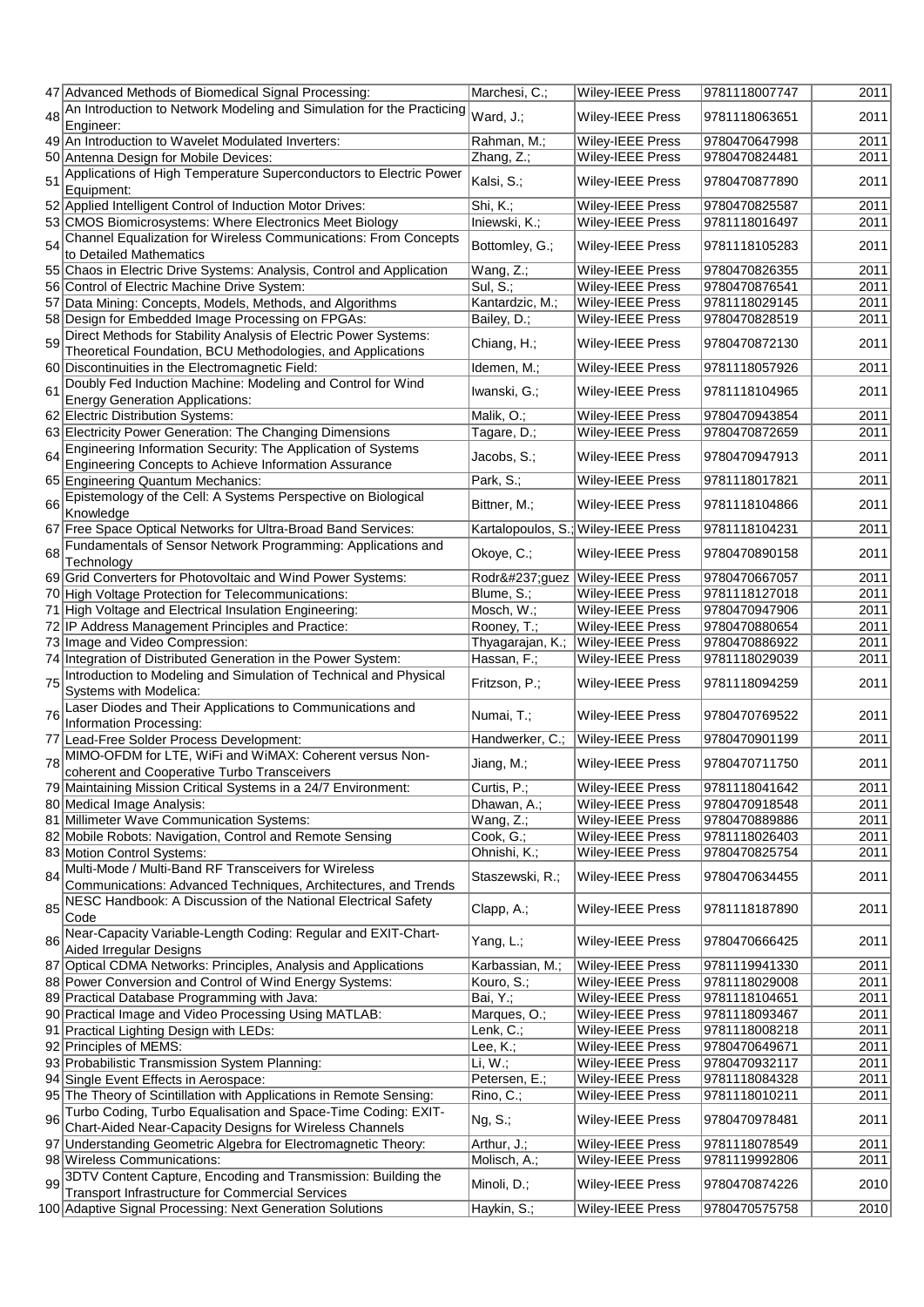|     | 101 Antenna Arrays: A Computational Approach                                                                                     | Haupt, R.;       | Wiley-IEEE Press                   | 9780470937464 | 2010 |
|-----|----------------------------------------------------------------------------------------------------------------------------------|------------------|------------------------------------|---------------|------|
|     | 102 Basics of Biomedical Ultrasound for Engineers:                                                                               | Azhari, H.;      | Wiley-IEEE Press                   | 9780470561478 | 2010 |
|     | 103 Biometrics: Theory, Methods, and Applications                                                                                |                  | Micheli-Tzanakou Wiley-IEEE Press  | 9780470522356 | 2010 |
|     | 104 Circuit Simulation:                                                                                                          | Najm, F.;        | Wiley-IEEE Press                   | 9780470561218 | 2010 |
|     | 105 ComSoc Pocket Guide to Managing Telecommunications Projects:                                                                 | Desmond, C.;     | Wiley-IEEE Press                   | 9780470644256 | 2010 |
|     |                                                                                                                                  |                  |                                    |               | 2010 |
|     | 106 Design for Reliability: Information and Computer-Based Systems                                                               | Bauer, E.;       | Wiley-IEEE Press                   | 9781118075104 |      |
|     | 107 EM Detection of Concealed Targets:                                                                                           | Daniels, D.;     | <b>Wiley-IEEE Press</b>            | 9780470539859 | 2010 |
|     | 108 Economic Market Design and Planning for Electric Power Systems:                                                              | Mili, L.;        | Wiley-IEEE Press                   | 9780470529164 | 2010 |
|     | 109 Evolving Intelligent Systems: Methodology and Applications                                                                   | Kasabov, N.;     | Wiley-IEEE Press                   | 9780470569962 | 2010 |
|     | 110 Future Trends in Microelectronics: From Nanophotonics to Sensors<br>to Energy                                                | Zaslavsky, A.;   | Wiley-IEEE Press                   | 9780470649343 | 2010 |
|     | 111 Fuzzy Control and Identification:                                                                                            | Lilly, J.;       | Wiley-IEEE Press                   | 9780470874240 | 2010 |
|     |                                                                                                                                  |                  |                                    |               |      |
|     | 112 Grounds for Grounding: A Circuit to System Handbook                                                                          | Lock, K.;        | Wiley-IEEE Press                   | 9780470529324 | 2010 |
|     | 113 Handbook of Smart Antennas for RFID Systems:                                                                                 | Karmakar, N.;    | Wiley-IEEE Press                   | 9780470872178 | 2010 |
| 114 | Image Processing and Pattern Recognition: Fundamentals and<br><b>Techniques</b>                                                  | Shih, F.;        | <b>Wiley-IEEE Press</b>            | 9780470590416 | 2010 |
|     | 115 Inductance: Loop and Partial                                                                                                 | Paul, C.;        | Wiley-IEEE Press                   | 9780470561232 | 2010 |
|     | 116 Introduction to IP Address Management:                                                                                       | Rooney, T.;      | Wiley-IEEE Press                   | 9781118073810 | 2010 |
| 117 | MIMO-OFDM Wireless Communications with                                                                                           |                  |                                    |               |      |
|     | MATLAB <sup>®</sup> :                                                                                                            | Kang, C.;        | Wiley-IEEE Press                   | 9780470825631 | 2010 |
|     | 118 Maxwell's Equations:                                                                                                         | Huray, P.;       | Wiley-IEEE Press                   | 9780470549919 | 2010 |
|     | 119 Mobile 3D Graphics SoC: From Algorithm to Chip                                                                               | Nam, B.;         | Wiley-IEEE Press                   | 9780470823798 | 2010 |
|     | 120 Mobile Intelligence:                                                                                                         | Yang, L.;        | Wiley-IEEE Press                   | 9780470579398 | 2010 |
|     | 121 Neural-Based Orthogonal Data Fitting: The EXIN Neural Networks                                                               | Cirrincione, M.; | Wiley-IEEE Press                   | 9780470638286 | 2010 |
|     | Next Generation Telecommunications Networks, Services, and                                                                       |                  |                                    |               |      |
| 122 | Management:                                                                                                                      | Sahin, V.;       | Wiley-IEEE Press                   | 9780470594025 | 2010 |
|     | 123 Operation and Control of Electric Energy Processing Systems:<br>124 Perceptual Computing: Aiding People in Making Subjective | Mili, L.;        | Wiley-IEEE Press                   | 9780470602782 | 2010 |
|     | Judgments                                                                                                                        | Wu, D.;          | Wiley-IEEE Press                   | 9780470599655 | 2010 |
|     | 125 Practical Database Programming With Visual C#.NET:                                                                           | Bai, Y.;         | Wiley-IEEE Press                   | 9780470567845 | 2010 |
|     | 126 Radio Frequency Circuit Design:                                                                                              | Davis, W.;       | Wiley-IEEE Press                   | 9780470768020 | 2010 |
|     | 127 Renewable Energy and Climate Change:                                                                                         |                  | Quaschning, V.; Wiley-IEEE Press   | 9781119994381 | 2010 |
|     | 128 Restructured Electric Power Systems: Analysis of Electricity Markets<br>with Equilibrium Models                              | Zhang, X.;       | <b>Wiley-IEEE Press</b>            | 9780470608555 | 2010 |
|     | 129 Robotic Micro-Assembly:                                                                                                      |                  | Régnier, S.; Wiley-IEEE Press      | 9780470634417 | 2010 |
|     |                                                                                                                                  | Zadeh, L.;       |                                    | 9780470588222 | 2010 |
|     | 130 Semantic Computing:                                                                                                          |                  | Wiley-IEEE Press                   |               |      |
|     | 131 Technical Writing for Teams: The STREAM Tools Handbook                                                                       | Williams, S.;    | Wiley-IEEE Press                   | 9780470602706 | 2010 |
|     | 132 The Foundations of Signal Integrity:                                                                                         | Huray, P.;       | Wiley-IEEE Press                   | 9780470543481 | 2010 |
|     | 133 Theory and Computation of Electromagnetic Fields:                                                                            | Jin, J.;         | Wiley-IEEE Press                   | 9780470874257 | 2010 |
| 134 | Time and Frequency Domain Solutions of EM Problems Using<br>Integral Equations and a Hybrid Methodology:                         | De, A.;          | Wiley-IEEE Press                   | 9780470892329 | 2010 |
|     | 135 Time-Varying Waveform Distortions in Power Systems:                                                                          | Ribeiro, P.;     | Wiley-IEEE Press                   | 9780470746752 | 2010 |
| 136 | Transmission Lines in Digital and Analog Electronic Systems: Signal                                                              | Paul, C.;        | Wiley-IEEE Press                   |               | 2010 |
|     | Integrity and Crosstalk                                                                                                          |                  |                                    | 9780470651414 |      |
| 137 | Understanding Electric Power Systems: An Overview of the                                                                         | Casazza, J.;     | Wiley-IEEE Press                   | 9780470588475 | 2010 |
|     | Technology, the Marketplace, and Government Regulation                                                                           |                  |                                    |               |      |
|     | 138 WiMAX Technology and Network Evolution:                                                                                      | Lai, M.;         | Wiley-IEEE Press                   | 9780470633021 | 2010 |
|     | 139 Wireless Sensor and Actuator Networks: Algorithms and Protocols<br>for Scalable Coordination and Data Communication          | Stojmenovic, I.; | <b>Wiley-IEEE Press</b>            | 9780470570517 | 2010 |
|     | 140 A Guide to the Wireless Engineering Body of Knowledge (WEBOK):                                                               | , .;             | <b>Wiley-IEEE Press</b>            | 9780470439128 | 2009 |
|     | 141 Advanced Signal Integrity for High-Speed Digital Designs:                                                                    | Heck, H.;        | Wiley-IEEE Press                   | 9780470423899 | 2009 |
|     | 142 Advances in Multiuser Detection:                                                                                             | Honig, M.;       | Wiley-IEEE Press                   | 9780470473818 | 2009 |
|     | 143 Algorithms and Protocols for Wireless, Mobile Ad Hoc Networks:                                                               | Boukerche, A.;   | Wiley-IEEE Press                   | 9780470396384 | 2009 |
|     | 144 Analysis and Design of Autonomous Microwave Circuits:                                                                        | Suarez, A.;      | Wiley-IEEE Press                   | 9780470385906 | 2009 |
|     | 145 Clustering:                                                                                                                  | Wunsch, D.;      | Wiley-IEEE Press                   | 9780470382776 | 2009 |
|     | 146 Compact MOSFET Models for VLSI Design:                                                                                       |                  | Bhattacharyya, A. Wiley-IEEE Press | 9780470823446 | 2009 |
|     | Dawn of the Electronic Age: Electrical Technologies in the Shaping of                                                            |                  |                                    |               |      |
| 147 | the Modern World, 1914 to 1945                                                                                                   | Nebeker, F.;     | Wiley-IEEE Press                   | 9780470409756 | 2009 |
| 148 | Differential Evolution: Fundamentals and Applications in Electrical<br>Engineering                                               | Qing, A.;        | Wiley-IEEE Press                   | 9780470823941 | 2009 |
|     | 149 Electro Static Discharge: Understand, Simulate, and Fix ESD<br>Problems                                                      | Mardiguian, M.;  | Wiley-IEEE Press                   | 9780470495070 | 2009 |
| 150 | Electromagnetic Fields in Cavities: Deterministic and Statistical<br>Theories                                                    | Hill, D.;        | <b>Wiley-IEEE Press</b>            | 9780470495056 | 2009 |
|     | 151 Finite Element Analysis of Antennas and Arrays:                                                                              | Riley, D.;       | Wiley-IEEE Press                   | 9780470409732 | 2009 |
|     | 152 Ground-Based Wireless Positioning:                                                                                           |                  | Wiley-IEEE Press                   | 9780470747988 | 2009 |
|     |                                                                                                                                  | Guo, Y.;         |                                    |               |      |
|     | 153 Handbook on Array Processing and Sensor Networks:                                                                            | Liu, K.;         | Wiley-IEEE Press                   | 9780470487068 | 2009 |
|     | 154 Insulators for Icing and Polluted Environments:                                                                              | Chisholm, W.;    | Wiley-IEEE Press                   | 9780470496251 | 2009 |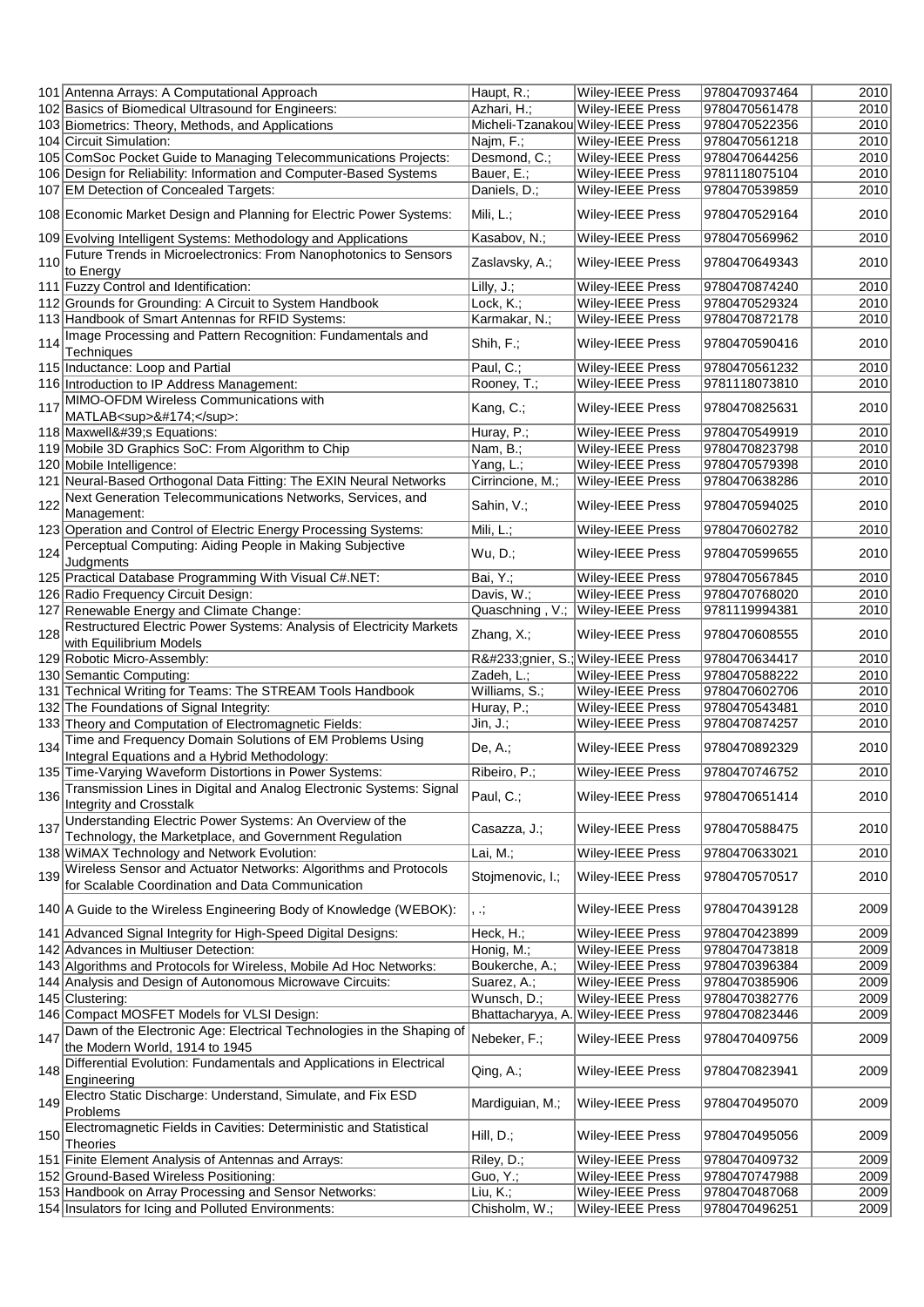| 155 | Introduction to FACTS Controllers: Theory, Modeling, and                                            | Sen, M.;         | Wiley-IEEE Press                                      | 9780470524756 | 2009 |
|-----|-----------------------------------------------------------------------------------------------------|------------------|-------------------------------------------------------|---------------|------|
|     | Applications                                                                                        |                  |                                                       |               |      |
|     | 156 Introduction to Magnetic Materials:                                                             | Graham, C.;      | Wiley-IEEE Press                                      | 9780470386323 | 2009 |
|     | 157 MIMO Radar Signal Processing:                                                                   | Stoica, P.;      | Wiley-IEEE Press                                      | 9780470391488 | 2009 |
|     | 158 Mobile Communication Systems and Security:                                                      | Rhee, M.;        | Wiley-IEEE Press                                      | 9780470823392 | 2009 |
| 159 | Modeling and Control of Fuel Cells: Distributed Generation<br>Applications                          | Wang, C.;        | <b>Wiley-IEEE Press</b>                               | 9780470443569 | 2009 |
|     |                                                                                                     |                  |                                                       |               |      |
| 160 | Near-Capacity Multi-Functional MIMO Systems: Sphere-Packing,<br>Iterative Detection and Cooperation | Wu, N.;          | Wiley-IEEE Press                                      | 9780470744710 | 2009 |
|     | 161 Optimization of Power System Operation:                                                         | Zhu, J.;         | Wiley-IEEE Press                                      | 9780470466971 | 2009 |
|     | Parallel Solution of Integral Equation-Based EM Problems in the                                     |                  |                                                       |               |      |
| 162 | Frequency Domain:                                                                                   | Sarkar, T.;      | Wiley-IEEE Press                                      | 9780470495094 | 2009 |
|     | Power Distribution System Reliability: Practical Methods and                                        |                  |                                                       |               |      |
| 163 | Applications                                                                                        | Koval, D.;       | Wiley-IEEE Press                                      | 9780470459355 | 2009 |
|     | 164 Practical System Reliability:                                                                   | Kimber, D.;      | Wiley-IEEE Press                                      | 9780470455401 | 2009 |
|     | 165 Process Identification and PID Control:                                                         | Lee, $I$ .;      | Wiley-IEEE Press                                      | 9780470824122 | 2009 |
|     | Real-Time Stability Assessment in Modern Power System Control                                       |                  |                                                       |               |      |
| 166 | Centers:                                                                                            | Savulescu, S.;   | <b>Wiley-IEEE Press</b>                               | 9780470423912 | 2009 |
|     | 167 Reliability Wearout Mechanisms in Advanced CMOS Technologies:                                   | Rauch, S.;       | Wiley-IEEE Press                                      | 9780470455265 | 2009 |
|     | Risk Communication: A Handbook for Communicating                                                    |                  |                                                       |               |      |
| 168 | Environmental, Safety, and Health Risks                                                             | McMakin, A.;     | Wiley-IEEE Press                                      | 9780470480120 | 2009 |
|     | Space-Time Layered Information Processing for Wireless                                              |                  |                                                       |               |      |
| 169 | Communications:                                                                                     | Haykin, S.;      | <b>Wiley-IEEE Press</b>                               | 9780470443637 | 2009 |
|     | 170 Systems and Software Engineering with Applications:                                             |                  | Schneidewind, N. Wiley-IEEE Press                     | 9781118098929 | 2009 |
|     | The ComSoc Guide to Next Generation Optical Transport:                                              |                  |                                                       |               |      |
| 171 | SDH/SONET/OTN                                                                                       | Helvoort, H.;    | Wiley-IEEE Press                                      | 9780470480441 | 2009 |
|     | 172 Transient-Induced Latchup in CMOS Integrated Circuits:                                          | Hsu, S.;         | <b>Wiley-IEEE Press</b>                               | 9780470824092 | 2009 |
|     | 173 Wireless Sensor Networks: A Networking Perspective                                              | Jamalipour, A.;  | Wiley-IEEE Press                                      | 9780470443521 | 2009 |
|     | 3G, HSPA and FDD versus TDD Networking: Smart Antennas and                                          |                  |                                                       |               |      |
| 174 | <b>Adaptive Modulation</b>                                                                          | $Ni, S$ .;       | Wiley-IEEE Press                                      | 9780470754290 | 2008 |
|     | 175 Adaptive Filters:                                                                               | Sayed, A.;       | Wiley-IEEE Press                                      | 9780470374122 | 2008 |
| 176 | Adaptive Inverse Control, Reissue Edition: A Signal Processing                                      | Walach, E.;      | <b>Wiley-IEEE Press</b>                               | 9780470231616 | 2008 |
|     | Approach                                                                                            |                  |                                                       |               |      |
| 177 | Advanced Design Techniques and Realizations of Microwave and RF                                     | Beneat, J.;      | <b>Wiley-IEEE Press</b>                               | 9780470294178 | 2008 |
|     | Filters:                                                                                            |                  |                                                       |               |      |
|     | 178 Algorithms and Protocols for Wireless Sensor Networks:                                          | Boukerche, A.;   | Wiley-IEEE Press                                      | 9780470396360 | 2008 |
|     | 179 Analysis of Multiconductor Transmission Lines:                                                  | Paul, C.;        | Wiley-IEEE Press                                      | 9780470547212 | 2008 |
|     | 180 Applied Industrial Energy and Environmental Management:                                         | Gvozdenac, D.;   | <b>Wiley-IEEE Press</b>                               | 9780470714379 | 2008 |
| 181 | Computational Intelligence and Feature Selection: Rough and Fuzzy                                   | Shen, Q.;        | Wiley-IEEE Press                                      | 9780470377888 | 2008 |
|     | Approaches                                                                                          |                  |                                                       |               |      |
|     | 182 Connections: Patterns of Discovery                                                              | Smith, C.;       | Wiley-IEEE Press                                      | 9780470191538 | 2008 |
|     | 183 Dependability Benchmarking for Computer Systems:                                                | Spainhower, L.;  | <b>Wiley-IEEE Press</b>                               | 9780470370506 | 2008 |
|     | 184 Digital Signal Processing and Applications with the TMS320C6713                                 | Reay, D.;        | Wiley-IEEE Press                                      | 9780470238141 | 2008 |
|     | and TMS320C6416 DSK:                                                                                |                  |                                                       |               |      |
|     | 185 Electromagnetic Shielding:                                                                      | Lovat, G.;       | <b>Wiley-IEEE Press</b>                               | 9780470268483 | 2008 |
| 186 | Handbook of Applied Algorithms: Solving Scientific, Engineering, and<br><b>Practical Problems</b>   | Stojmenovic, I.; | <b>Wiley-IEEE Press</b>                               | 9780470175668 | 2008 |
|     | 187 Handbook of Large Turbo-Generator Operation and Maintenance:                                    |                  |                                                       | 9780470382769 | 2008 |
|     | 188 High-Speed VLSI Interconnections:                                                               | Goel, A.;        | Kerszenbaum, I.; Wiley-IEEE Press<br>Wiley-IEEE Press | 9780470165973 | 2008 |
|     | 189 IP Multicast with Applications to IPTV and Mobile DVB-H:                                        | Minoli, D.;      | <b>Wiley-IEEE Press</b>                               | 9780470260876 | 2008 |
|     | 190 Introduction to Electrical Power Systems:                                                       | El-Hawary, M.;   | Wiley-IEEE Press                                      | 9780470411377 | 2008 |
|     | 191 Kalman Filtering: Theory and Practice Using MATLAB                                              | Andrews, A.;     | <b>Wiley-IEEE Press</b>                               | 9780470377819 | 2008 |
|     | 192 Mobile WiMAX:                                                                                   | de Marca, J.;    | <b>Wiley-IEEE Press</b>                               | 9780470723937 | 2008 |
|     | 193 Modeling and Design Techniques for RF Power Amplifiers:                                         | Laskar, J.;      | Wiley-IEEE Press                                      | 9780470228319 | 2008 |
|     | Modern Heuristic Optimization Techniques: Theory and Applications                                   |                  |                                                       |               |      |
| 194 | to Power Systems                                                                                    | El-Sharkawi, M.; | <b>Wiley-IEEE Press</b>                               | 9780470225868 | 2008 |
|     | Nonvolatile Memory Technologies with Emphasis on Flash: A                                           |                  |                                                       |               |      |
|     | 195 Comprehensive Guide to Understanding and Using Flash Memory                                     | Gill, M.;        | <b>Wiley-IEEE Press</b>                               | 9780470181355 | 2008 |
|     | Devices                                                                                             |                  |                                                       |               |      |
|     | 196 Phase-Lock Basics:                                                                              | Egan, W.;        | Wiley-IEEE Press                                      | 9780470178737 | 2008 |
|     | 197 Policy-Driven Mobile Ad hoc Network Management:                                                 | Kant, L.;        | Wiley-IEEE Press                                      | 9780470227718 | 2008 |
|     |                                                                                                     |                  |                                                       |               |      |
|     | 198 RF Measurements for Cellular Phones and Wireless Data Systems:                                  | Frobenius, R.;   | <b>Wiley-IEEE Press</b>                               | 9780470378014 | 2008 |
|     | 199 Reflectarray Antennas:                                                                          | Encinar, J.;     | <b>Wiley-IEEE Press</b>                               | 9780470178775 | 2008 |
|     | 200 Software Process Dynamics:                                                                      | Madachy, R.;     | <b>Wiley-IEEE Press</b>                               | 9780470192719 | 2008 |
|     | 201 TCP/IP Architecture, Design and Implementation in Linux:                                        |                  | Venkatesulu, M.; Wiley-IEEE Press                     | 9780470377833 | 2008 |
|     | 202 The Stripline Circulators: Theory and Practice                                                  | Helszajn, J.;    | <b>Wiley-IEEE Press</b>                               | 9780470264201 | 2008 |
|     | 203 Tutorial on Hardware and Software Reliability, Maintainability and                              |                  |                                                       |               |      |
|     | Availability:                                                                                       |                  | Schneidewind, N. Wiley-IEEE Press                     | 9781118098936 | 2008 |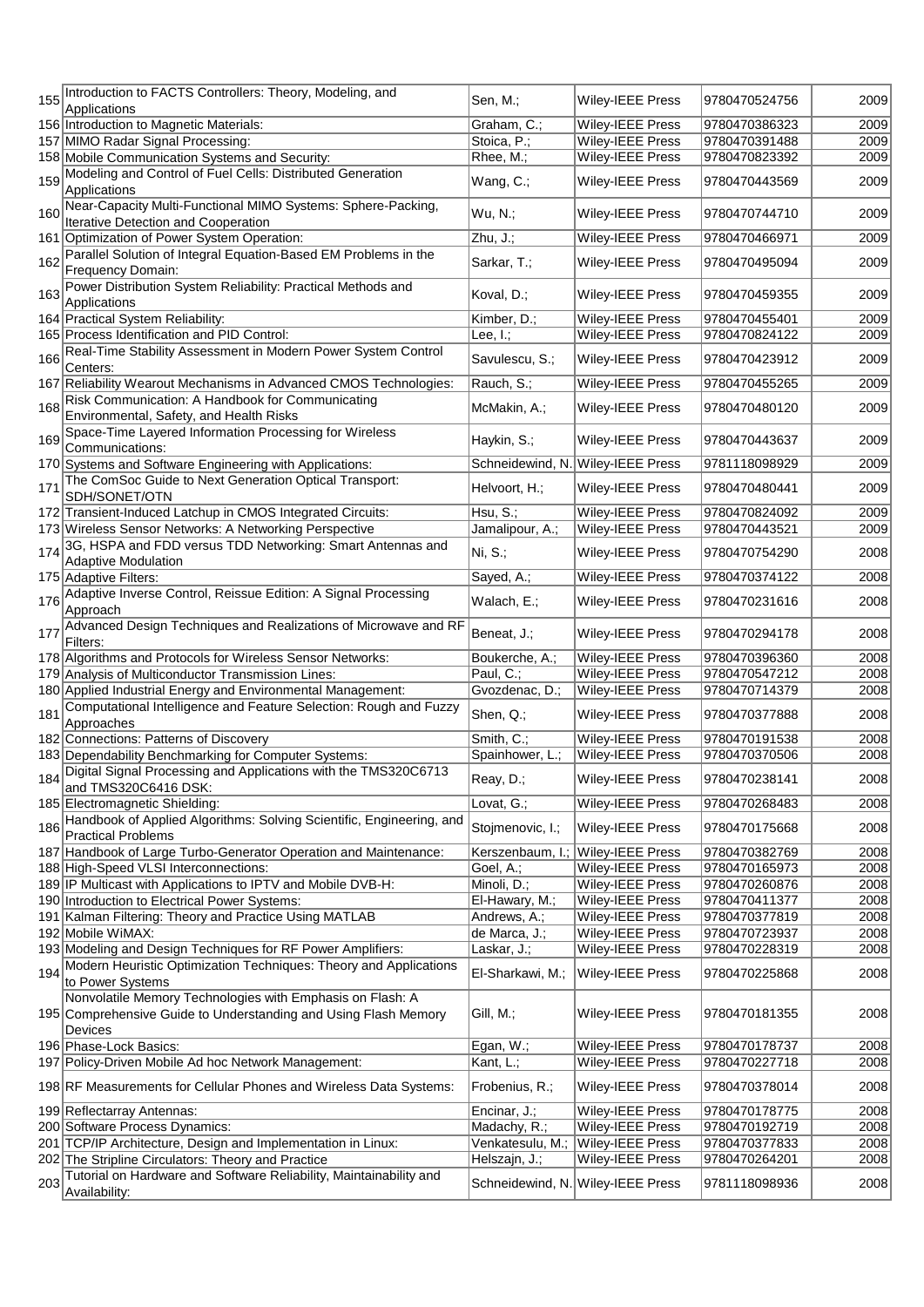| 204  | UMTS Network Planning, Optimization, and Inter-Operation with<br>GSM:                        | Rahnema, M.;    | Wiley-IEEE Press        | 9780470823033 | 2008 |
|------|----------------------------------------------------------------------------------------------|-----------------|-------------------------|---------------|------|
| 205  | Ultra-Wideband Communications Systems: Multiband OFDM                                        | Liu, K.;        | <b>Wiley-IEEE Press</b> | 9780470179765 | 2008 |
|      | Approach<br>206 Understanding Lasers: An Entry-Level Guide                                   | Hecht, J.;      | Wiley-IEEE Press        | 9780470332306 | 2008 |
|      | VLSI Circuit Design Methodology Demystified: A Conceptual                                    |                 |                         |               |      |
| ∣207 | Taxonomy                                                                                     | Xiu, L.;        | Wiley-IEEE Press        | 9780470199114 | 2008 |
|      | Video Compression and Communications: From Basics to H.261,                                  |                 |                         |               |      |
|      | 208 H.263, H.264, MPEG4 for DVB and HSDPA-Style Adaptive Turbo-                              | Streit, J.;     | Wiley-IEEE Press        | 9780470519929 | 2008 |
|      | Transceivers                                                                                 |                 |                         |               |      |
|      | 209 Wireless Broadband: Conflict and Convergence                                             | Sharma, C.;     | Wiley-IEEE Press        | 9780470381601 | 2008 |
|      | 210 Wireless LAN Radios: System Definition to Transistor Design                              | Behzad, A.;     | Wiley-IEEE Press        | 9780470209301 | 2008 |
| 211  | Wireless Local Area Networks Quality of Service: An Engineering<br>Perspective               | Aboul-Magd, O.; | Wiley-IEEE Press        | 9781118098905 | 2008 |
|      | 212 Advanced FPGA Design: Architecture, Implementation, and                                  |                 |                         |               |      |
|      | Optimization                                                                                 | Kilts, S.;      | Wiley-IEEE Press        | 9780470127896 | 2007 |
|      | 213 Advanced Integrated Communication Microsystems:                                          | Tantzeris, M.;  | Wiley-IEEE Press        | 9780470409794 | 2007 |
|      | 214 An Introduction to Communication Network Analysis:                                       | Kesidis, G.;    | Wiley-IEEE Press        | 9780470168684 | 2007 |
|      | 215 Applied Cryptanalysis: Breaking Ciphers in the Real World                                | Low, $R$ .;     | Wiley-IEEE Press        | 9780470148778 | 2007 |
| 216  | Automated Defect Prevention: Best Practices in Software                                      | Kolawa, A.;     | Wiley-IEEE Press        | 9780470165171 | 2007 |
|      | Management                                                                                   |                 |                         |               |      |
| 217  | Bayesian Bounds for Parameter Estimation and Nonlinear                                       | Bell, K.;       | <b>Wiley-IEEE Press</b> | 9780470544198 | 2007 |
|      | Filtering/Tracking:<br>Communications Engineering: Essentials for Computer Scientists        |                 |                         |               |      |
| 218  | and Electrical Engineers                                                                     | Lin, $J$ .;     | Wiley-IEEE Press        | 9780470547168 | 2007 |
|      | 219 Computational Intelligence in Bioinformatics:                                            | Pan, Y.;        | <b>Wiley-IEEE Press</b> | 9780470199091 | 2007 |
|      | 220 Electric Power Planning for Regulated and Deregulated Markets:                           | Mazer, A.;      | Wiley-IEEE Press        | 9780470130575 | 2007 |
|      | 221 Electric Power System Basics for the Nonelectrical Professional:                         | Blume, S.;      | Wiley-IEEE Press        | 9780470185810 | 2007 |
|      | 222 Electromagnetic Fields:                                                                  | Bladel, J.;     | <b>Wiley-IEEE Press</b> | 9780470124581 | 2007 |
|      | 223 Elements of Tidal-Electric Engineering:                                                  | Clark, R.;      | Wiley-IEEE Press        | 9780470144985 | 2007 |
|      | 224 Embedded Signal Processing with the Micro Signal Architecture:                           | Kuo, S.;        | Wiley-IEEE Press        | 9780470112274 | 2007 |
|      | 225 Fiber Optic Essentials:                                                                  | Ghatak, A.;     | Wiley-IEEE Press        | 9780470152560 | 2007 |
|      |                                                                                              | Ufimtsev, P.;   | Wiley-IEEE Press        | 9780470109014 | 2007 |
|      | 226 Fundamentals of the Physical Theory of Diffraction:                                      |                 |                         |               |      |
|      | 227 Future Trends in Microelectronics: Up the Nano Creek                                     | Zaslavsky, A.;  | Wiley-IEEE Press        | 9780470168264 | 2007 |
|      | 228 Fuzzy Systems Engineering: Toward Human-Centric Computing                                | Gomide, F.;     | Wiley-IEEE Press        | 9780470168967 | 2007 |
|      | 229 Genetic Algorithms in Electromagnetics:                                                  | Werner, D.;     | Wiley-IEEE Press        | 9780470106280 | 2007 |
|      | 230 Genomics and Proteomics Engineering in Medicine and Biology:                             | Akay, M.;       | Wiley-IEEE Press        | 9780470052198 | 2007 |
|      | 231 Grounding and Shielding: Circuits and Interference                                       | Morrison, R.;   | Wiley-IEEE Press        | 9780470101049 | 2007 |
|      | 232 Handbook of Neural Engineering:                                                          | Akay, M.;       | Wiley-IEEE Press        | 9780470068298 | 2007 |
|      | 233 High Performance Switches and Routers:                                                   | Liu, $B$ .;     | Wiley-IEEE Press        | 9780470113950 | 2007 |
|      | IEEE Computer Society Real-World Software Engineering Problems:                              |                 |                         |               |      |
| 234  | A Self-Study Guide for Today's Software Professional                                         | Seidman, S.;    | Wiley-IEEE Press        | 9780470047408 | 2007 |
|      |                                                                                              |                 |                         |               |      |
|      | 235 Instantaneous Power Theory and Applications to Power Conditioning:                       | Aredes, M.;     | Wiley-IEEE Press        | 9780470118931 | 2007 |
|      |                                                                                              |                 |                         |               |      |
| 236  | Introduction to Evolvable Hardware: A Practical Guide for Designing<br>Self-Adaptive Systems | Tyrrell, A.;    | Wiley-IEEE Press        | 9780470049716 | 2007 |
|      | 237 Knowledge Structures for Communications in Human-Computer                                |                 |                         |               |      |
|      | Systems: General Automata-Based                                                              | Koenig, E.;     | <b>Wiley-IEEE Press</b> | 9780470052105 | 2007 |
|      | Lead-Free Electronics: iNEMI Projects Lead to Successful                                     |                 |                         |               |      |
| 238  | Manufacturing                                                                                | Gedney, R.;     | Wiley-IEEE Press        | 9780470171479 | 2007 |
|      | 239 Learning from Data: Concepts, Theory, and Methods                                        | Mulier, F.;     | Wiley-IEEE Press        | 9780470140529 | 2007 |
|      | Low-Rate Wireless Personal Area Networks: Enabling Wireless                                  |                 |                         |               |      |
| 240  | Sensors with IEEE 802.15.4                                                                   | Barrett, R.;    | Wiley-IEEE Press        | 9781118098882 | 2007 |
|      | 241 Maintaining Mission Critical Systems in a 24/7 Environment:                              | Curtis, P.;     | <b>Wiley-IEEE Press</b> | 9780470089040 | 2007 |
|      | 242 Network Security: Current Status and Future Directions                                   | Serpanos, D.;   | Wiley-IEEE Press        | 9780470099742 | 2007 |
|      | Practical Support for ISO 9001 Software Project Documentation:                               |                 |                         |               |      |
| 243  | Using IEEE Software Engineering Standards                                                    | Walz, J.;       | <b>Wiley-IEEE Press</b> | 9780470055588 | 2007 |
|      | 244 Radio System Design for Telecommunication:                                               | Freeman, R.;    | Wiley-IEEE Press        | 9780470050446 | 2007 |
|      | 245 Remote Sensing with Polarimetric Radar:                                                  | Mott, H.;       | Wiley-IEEE Press        | 9780470079812 | 2007 |
|      | Software Engineering: Barry W. Boehm's Lifetime Contributions                                |                 |                         |               |      |
| 246  | to Software Development, Management, and Research                                            | Selby, R.;      | Wiley-IEEE Press        | 9780470187562 | 2007 |
|      |                                                                                              |                 |                         |               |      |
|      | 247 Software Management:                                                                     | Boehm, B.;      | Wiley-IEEE Press        | 9780470049167 | 2007 |
| 248  | Software Testing: Testing Across the Entire Software Development                             | McLeod, R.;     | Wiley-IEEE Press        | 9780470146354 | 2007 |
|      | Life Cycle                                                                                   |                 |                         |               |      |
|      | 249 Streamlining Digital Signal Processing: A Tricks of the Trade<br>Guidebook               | Lyons, R.;      | Wiley-IEEE Press        | 9780470170090 | 2007 |
|      | The Best of the Best: Fifty Years of Communications and Networking                           |                 |                         |               |      |
| 250  | Research                                                                                     | Mark, J.;       | Wiley-IEEE Press        | 9780470546543 | 2007 |
|      |                                                                                              |                 |                         |               |      |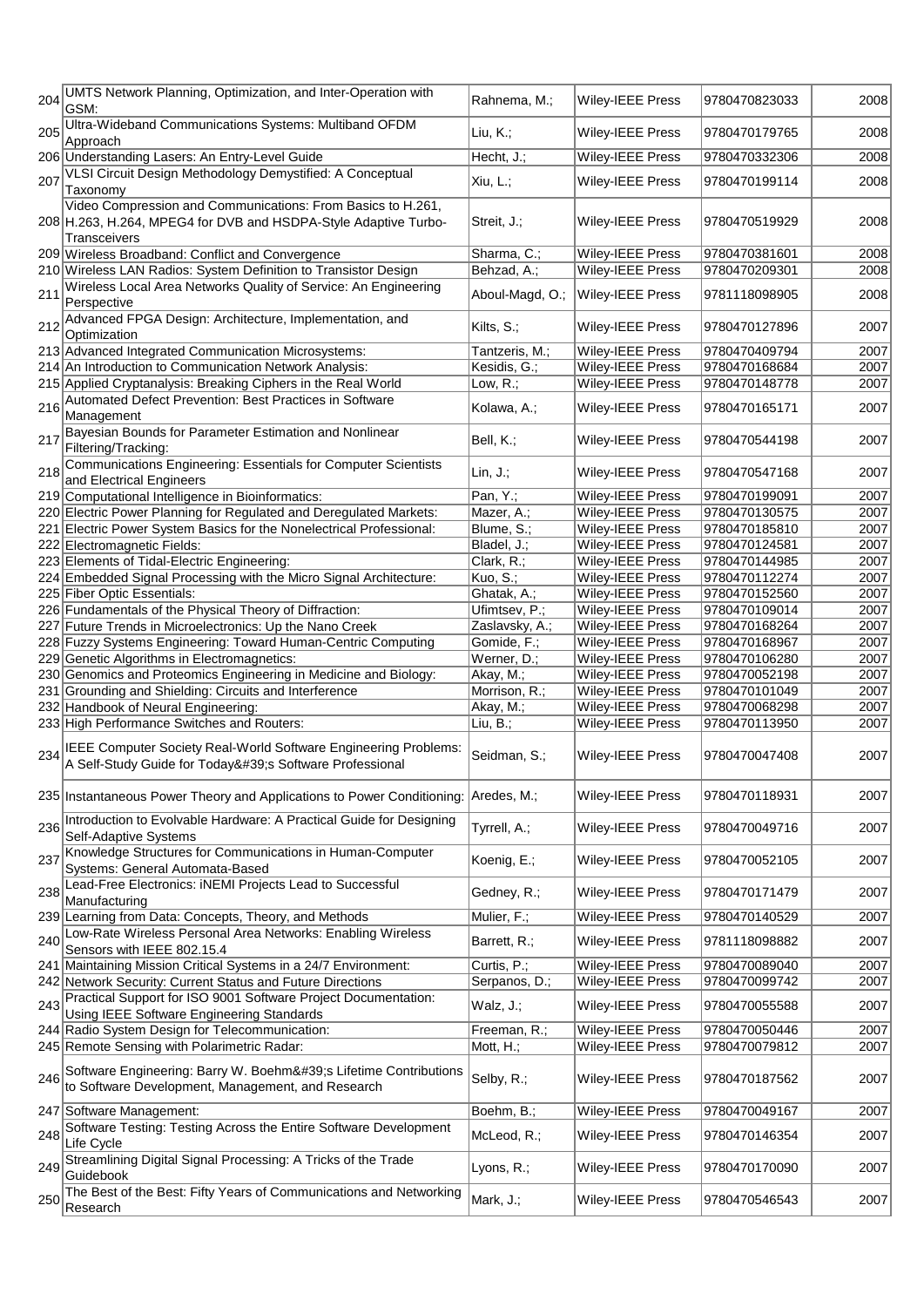|     | 251 The Web's Awake: An Introduction to the Field of Web Science                                           | Tetlow, P.;                   | Wiley-IEEE Press                     | 9780470145876                  | 2007         |
|-----|------------------------------------------------------------------------------------------------------------|-------------------------------|--------------------------------------|--------------------------------|--------------|
|     | and the Concept of Web Life<br>252 Voice and Audio Compression for Wireless Communications:                | Woodard, J.;                  | Wiley-IEEE Press                     | 9780470516034                  | 2007         |
|     | Web Application Design and Implementation: Apache 2, PHP5,                                                 |                               |                                      |                                |              |
| 253 | MySQL, JavaScript, and Linux/UNIX                                                                          | Gabarro, S.;                  | Wiley-IEEE Press                     | 9780470083963                  | 2007         |
| 254 | Wireless Internet and Mobile Computing: Interoperability and                                               | Lau, $V$ .;                   | Wiley-IEEE Press                     | 9780470167960                  | 2007         |
|     | Performance<br>Advanced Electronic Packaging: With Emphasis on Multichip                                   |                               |                                      |                                |              |
| 255 | Modules                                                                                                    | Brown, W.;                    | Wiley-IEEE Press                     | 9780470544082                  | 2006         |
|     | 256 Advanced Electronic Packaging:                                                                         | Brown, W.;                    | Wiley-IEEE Press                     | 9780471754503                  | 2006         |
| 257 | Computational Auditory Scene Analysis: Principles, Algorithms, and                                         | Brown, G.;                    | Wiley-IEEE Press                     | 9780470043387                  | 2006         |
|     | Applications<br>258 Conformal Array Antenna Theory and Design:                                             | Persson, P.;                  | Wiley-IEEE Press                     | 9780471780120                  | 2006         |
|     | 259 Contamination and ESD Control in High Technology Manufacturing:                                        | Newberg, C.;                  | Wiley-IEEE Press                     | 9780470007785                  | 2006         |
| 260 | Crystal Clear: The Struggle for Reliable Communications Technology                                         | Thompson, R.;                 | Wiley-IEEE Press                     | 9780470051290                  | 2006         |
|     | in World War II                                                                                            |                               |                                      |                                |              |
|     | 261 Data Mining Methods and Models:<br>262 Electric Bicycles: A Guide to Design and Use                    | Larose, D.;<br>Oman, H.;      | Wiley-IEEE Press<br>Wiley-IEEE Press | 9780471756484<br>9780471746218 | 2006<br>2006 |
|     | 263 Electric Power Systems: A Conceptual Introduction                                                      | Meier, A.;                    | Wiley-IEEE Press                     | 9780470036426                  | 2006         |
|     | Electromagnetic Metamaterials: Transmission Line Theory and                                                |                               |                                      |                                |              |
| 264 | Microwave Applications                                                                                     | Itoh, T.;                     | Wiley-IEEE Press                     | 9780471754329                  | 2006         |
| 265 | Emergent Information Technologies and Enabling Policies for                                                | Yen, J.;                      | Wiley-IEEE Press                     | 9780470874103                  | 2006         |
|     | Counter-Terrorism:<br>Engineering Your Retirement: Retirement Planning for Technology                      |                               |                                      |                                |              |
| 266 | Professionals                                                                                              | Golio, M.;                    | Wiley-IEEE Press                     | 9780470112472                  | 2006         |
|     | 267 Ethernet in the First Mile: Access for Everyone                                                        | Frazier, H.;                  | Wiley-IEEE Press                     | 9781118121993                  | 2006         |
| 268 | Evolutionary Computation: Toward a New Philosophy of Machine                                               | Fogel, D.;                    | Wiley-IEEE Press                     | 9780471749219                  | 2006         |
|     | Intelligence<br>269 FTTX Concepts and Applications:                                                        | Keiser, G.;                   | Wiley-IEEE Press                     | 9780471769101                  | 2006         |
|     |                                                                                                            |                               |                                      |                                |              |
|     | 270 Fundamentals of Semiconductor Manufacturing and Process Control:                                       | Spanos, C.;                   | Wiley-IEEE Press                     | 9780471790280                  | 2006         |
|     | 271 High-Power Converters and AC Drives:                                                                   | Wu, B.;                       | Wiley-IEEE Press                     | 9780471773719                  | 2006         |
|     | 272 History of Wireless:<br>273 Information Security: A Strategic Approach                                 | Sengupta, D.;<br>LeVeque, V.; | Wiley-IEEE Press<br>Wiley-IEEE Press | 9780471783022<br>9780471784340 | 2006<br>2006 |
|     | 274 Integration of Alternative Sources of Energy:                                                          |                               | Simões, M.; Wiley-IEEE Press         | 9780471755623                  | 2006         |
|     | Jumpstart CMM <sup>?</sup> /CMMI <sup>?</sup> ?Software                                                    |                               |                                      |                                |              |
|     | 275 Process Improvements: Using?IEEE Software Engineering                                                  | Land, $S$ .;                  | <b>Wiley-IEEE Press</b>              | 9780471711223                  | 2006         |
|     | Standards                                                                                                  |                               |                                      |                                |              |
|     | 276 Magnetic Actuators and Sensors:                                                                        | Brauer, J.;                   | Wiley-IEEE Press                     | 9780471777717                  | 2006         |
|     | 277 Managing Power Electronics: VLSI and DSP-Driven Computer<br>Systems                                    | Rossetti, N.;                 | Wiley-IEEE Press                     | 9780471776338                  | 2006         |
|     | 278 Managing Projects in Telecommunication Services:                                                       | Sherif, M.;                   | Wiley-IEEE Press                     | 9780470047682                  | 2006         |
|     | 279 Math Refresher for Scientists and Engineers:                                                           | Fanchi, J.;                   | Wiley-IEEE Press                     | 9780471791553                  | 2006         |
|     | 280 Metamaterials: Physics and Engineering Explorations                                                    | Ziolkowski, R.;               | Wiley-IEEE Press                     | 9780471784197                  | 2006         |
|     | 281 Model-Based Signal Processing:                                                                         | Candy, J.;                    | <b>Wiley-IEEE Press</b>              | 9780471732679                  | 2006         |
|     | 282 Modern Industrial Automation Software Design:                                                          | Tan, K.;                      | <b>Wiley-IEEE Press</b>              | 9780471776284                  | 2006         |
|     | 283 Multigrid Finite Element Methods for Electromagnetic Field Modeling:                                   | Cangellaris, A.;              | Wiley-IEEE Press                     | 9780471786382                  | 2006         |
|     | 284 NESC Handbook: A Discussion of the National Electrical Safety                                          | Clapp, A.;                    | Wiley-IEEE Press                     | 9781118098974                  | 2006         |
|     | Code                                                                                                       |                               |                                      |                                |              |
|     | 285 OFDM and MC-CDMA: A Primer                                                                             | Keller, T.;                   | <b>Wiley-IEEE Press</b>              | 9780470031384                  | 2006         |
|     | 286 Performance-Based Earned Value:                                                                        | Young, R.;                    | Wiley-IEEE Press                     | 9780470084663                  | 2006         |
| 287 | Practical Support for CMMI-SW Software Project Documentation<br>Using IEEE Software Engineering Standards: | Walz, J.;                     | Wiley-IEEE Press                     | 9780471750352                  | 2006         |
|     | Putt's Law and the Successful Technocrat: How to Win in the                                                |                               |                                      |                                |              |
| 288 | Information Age                                                                                            | Putt, A.;                     | Wiley-IEEE Press                     | 9780471788942                  | 2006         |
|     | 289 RF/Microwave Interaction with Biological Tissues:                                                      | Kotsuka, Y.;                  | Wiley-IEEE Press                     | 9780471752059                  | 2006         |
| 290 | RTL Hardware Design Using VHDL: Coding for Efficiency, Portability,<br>and Scalability                     | Chu, P.;                      | Wiley-IEEE Press                     | 9780471786412                  | 2006         |
|     | 291 Semiconductor Material and Device Characterization:                                                    | Schroder, D.;                 | <b>Wiley-IEEE Press</b>              | 9780471749097                  | 2006         |
|     | 292 Sensor Network Operations:                                                                             | Griffin, C.;                  | Wiley-IEEE Press                     | 9780471784173                  | 2006         |
|     | 293 Signal Processing of Power Quality Disturbances:                                                       | Gu, I.;                       | Wiley-IEEE Press                     | 9780471931317                  | 2006         |
|     | 294 Software Measurement and Estimation: A Practical Approach                                              | Brennan, M.;                  | Wiley-IEEE Press                     | 9780471792536                  | 2006         |
| 295 | The Cognitive Dynamics of Computer Science: Cost-Effective Large<br>Scale Software Development             | Tarbell, M.;                  | <b>Wiley-IEEE Press</b>              | 9780470036440                  | 2006         |
|     | 296 The Pentium Chronicles: The People, Passion, and Politics Behind                                       | Colwell, R.;                  | Wiley-IEEE Press                     | 9780471749127                  | 2006         |
|     |                                                                                                            |                               |                                      |                                |              |
|     | Intel's Landmark Chips                                                                                     |                               |                                      |                                |              |
|     | 297 The Road Map to Software Engineering: A Standards-Based Guide                                          | Moore, J.;                    | Wiley-IEEE Press                     | 9780471746256                  | 2006         |
| 298 | Uncertainty and Information: Foundations of Generalized Information<br>Theory                              | Klir, G.;                     | Wiley-IEEE Press                     | 9780471755579                  | 2006         |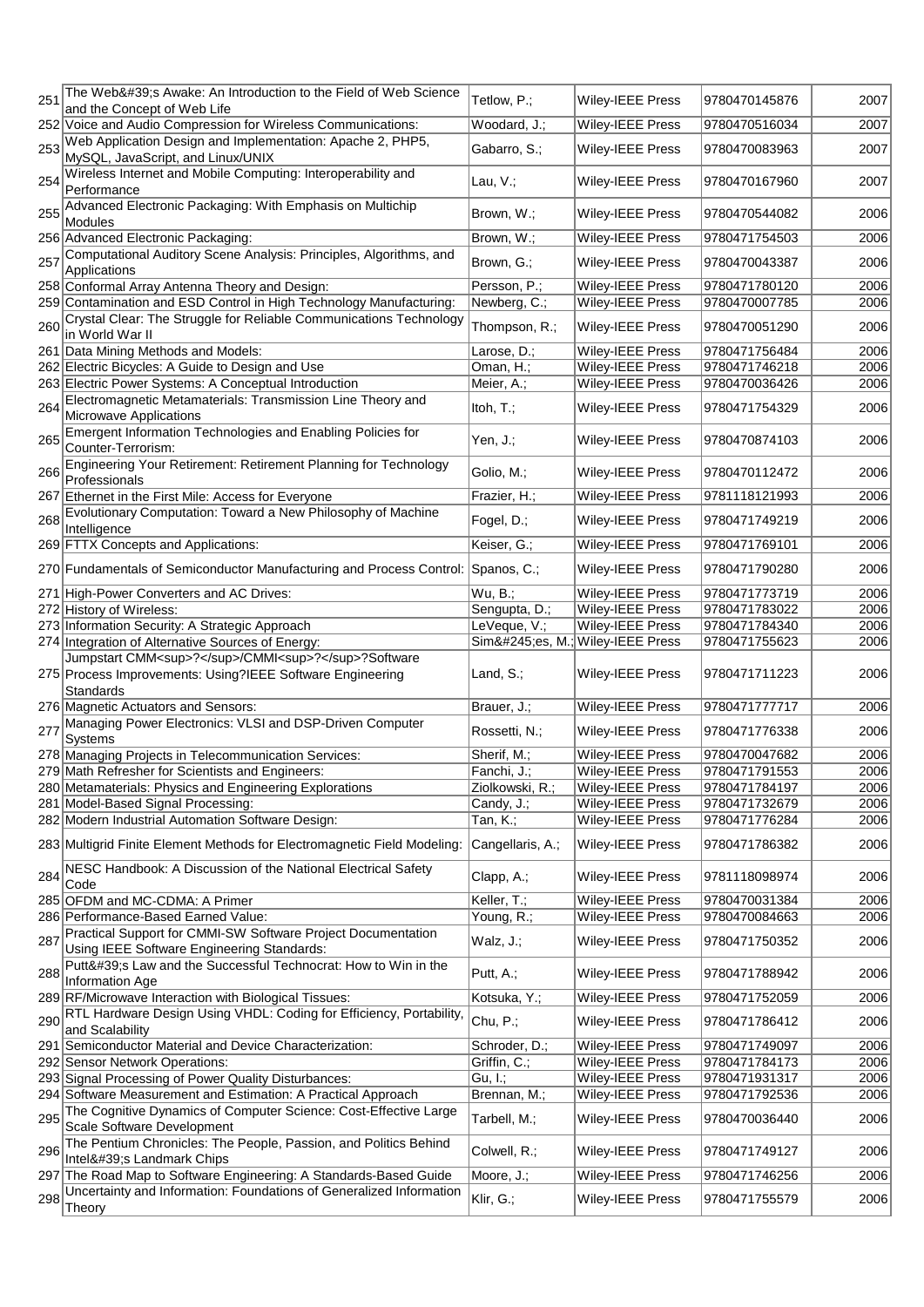| 299 | WirelessMAN <sup>®</sup> : Inside the IEEE 802.16 Standard<br>for Wireless Metropolitan Area Networks                                                  | van Waes, N.;    | <b>Wiley-IEEE Press</b>             | 9781118098875 | 2006 |
|-----|--------------------------------------------------------------------------------------------------------------------------------------------------------|------------------|-------------------------------------|---------------|------|
|     | Computationally Intelligent Hybrid Systems: The Fusion of Soft                                                                                         |                  |                                     |               |      |
| 300 | Computing and Hard Computing                                                                                                                           | Ovaska, S.;      | Wiley-IEEE Press                    | 9780471683407 | 2005 |
|     | 301 Digital Communication over Fading Channels:                                                                                                        | Alouini, M.;     | Wiley-IEEE Press                    | 9780471715221 | 2005 |
|     | 302 Digital Transmission Engineering:                                                                                                                  | Anderson, J.;    | Wiley-IEEE Press                    | 9780471733669 | 2005 |
| 303 | Electrical Energy Conversion and Transport: An Interactive<br>Computer-Based Approach                                                                  | Holbert, K.;     | Wiley-IEEE Press                    | 9780471681991 | 2005 |
| 304 | Engineering Education: Research and Development in Curriculum<br>and Instruction                                                                       | Heywood, J.;     | Wiley-IEEE Press                    | 9780471744696 | 2005 |
| 305 | Fourier Analysis on Finite Groups with Applications in Signal<br>Processing and System Design:                                                         | Astola, J.;      | Wiley-IEEE Press                    | 9780471745433 | 2005 |
|     | 306 Fundamentals of Telecommunications:                                                                                                                | Freeman, R.;     | Wiley-IEEE Press                    | 9780471720942 | 2005 |
|     | 307 IEEE 802.11 Handbook: A Designer's Companion                                                                                                       | Petrick, A.;     | Wiley-IEEE Press                    | 9781118098851 | 2005 |
|     | 308 Mobile, Wireless, and Sensor Networks: Technology, Applications,                                                                                   |                  |                                     |               |      |
|     | and Future Directions                                                                                                                                  | Ooi, W.;         | <b>Wiley-IEEE Press</b>             | 9780471755593 | 2005 |
|     | 309 Modern Antenna Design:                                                                                                                             | Milligan, T.;    | Wiley-IEEE Press                    | 9780471720614 | 2005 |
|     | 310 Modern Microwave and Millimeter-Wave Power Electronics:                                                                                            | Nusinovich, G.;  | Wiley-IEEE Press                    | 9780471714163 | 2005 |
| 311 | Negative-Refraction Metamaterials: Fundamental Principles and<br>Applications                                                                          | Balmain, K.;     | Wiley-IEEE Press                    | 9780471744757 | 2005 |
|     | 312 Next Generation of Data-Mining Applications:                                                                                                       | Zurada, J.;      | Wiley-IEEE Press                    | 9780471696650 | 2005 |
|     | 313 Open Process Frameworks: Patterns for the Adaptive e-Enterprise                                                                                    | Marca, D.;       | Wiley-IEEE Press                    | 9780471742036 | 2005 |
|     | 314 Practical Design of Power Supplies:                                                                                                                | Lenk, R.;        | Wiley-IEEE Press                    | 9780470545621 | 2005 |
| 315 | Rating of Electric Power Cables in Unfavorable Thermal<br>Environment:                                                                                 | Anders, G.;      | Wiley-IEEE Press                    | 9780471718741 | 2005 |
| 316 | Risk Assessment Of Power Systems: Models, Methods, and<br>Applications                                                                                 | $Li, W.$ ;       | Wiley-IEEE Press                    | 9780471707721 | 2005 |
|     | 317 Software Quality Engineering: Testing, Quality Assurance, and<br>Quantifiable Improvement                                                          | Tian, J.;        | Wiley-IEEE Press                    | 9780471722328 | 2005 |
|     | 318 Tele-Visionaries: The People Behind the Invention of Television                                                                                    | Webb, R.;        | Wiley-IEEE Press                    | 9780471743712 | 2005 |
|     | 319 Trustworthy Systems Through Quantitative Software Engineering:                                                                                     | Yuhas, C.;       | Wiley-IEEE Press                    | 9780471750338 | 2005 |
|     | 320 Tunable Laser Diodes and Related Optical Sources:                                                                                                  | Blumenthal, D.;  | Wiley-IEEE Press                    | 9780470546758 | 2005 |
|     | 321 Understanding Delta-Sigma Data Converters:                                                                                                         | Temes, G.;       | Wiley-IEEE Press                    | 9780470546772 | 2005 |
|     | 322 Understanding Information Transmission:                                                                                                            | Anderson, J.;    | Wiley-IEEE Press                    | 9780471711209 | 2005 |
|     | 323 Wireless Dictionary:                                                                                                                               | $Gilb, J.$ ;     | Wiley-IEEE Press                    | 9781118098820 | 2005 |
|     | 324 Acoustic Echo and Noise Control: A Practical Approach                                                                                              | Schmidt, G.;     | Wiley-IEEE Press                    | 9780471678403 | 2004 |
|     | 325 CMOS Electronics: How It Works, How It Fails                                                                                                       | Hawkins, C.;     | Wiley-IEEE Press                    | 9780471728528 | 2004 |
|     | 326 Communication Patterns of Engineers:                                                                                                               | King, D.;        | Wiley-IEEE Press                    | 9780471683131 | 2004 |
|     | 327 Concurrent and Distributed Computing in Java:                                                                                                      | Garg, V.;        | Wiley-IEEE Press                    | 9780471721277 | 2004 |
|     | 328 Design Through Verilog HDL:                                                                                                                        | Sundari, B.;     | Wiley-IEEE Press                    | 9780471723004 | 2004 |
|     | 329 Differential Forms in Electromagnetics:                                                                                                            | Lindell, I.;     | <b>Wiley-IEEE Press</b>             | 9780471723097 | 2004 |
| 330 | Electrical Insulation for Rotating Machines: Design, Evaluation,<br>Aging, Testing, and Repair                                                         | Dhirani, H.;     | Wiley-IEEE Press                    | 9780471682905 | 2004 |
| 331 | Electromyography: Physiology, Engineering, and Non-Invasive<br>Applications                                                                            | Parker, P.;      | <b>Wiley-IEEE Press</b>             | 9780471678380 | 2004 |
|     | 332 Fatal Exit: The Automotive Black Box Debate                                                                                                        | Kowalick, T.;    | <b>Wiley-IEEE Press</b>             | 9780471715962 | 2004 |
|     | 333 Feedback Control of Computing Systems:                                                                                                             | Tilbury, D.;     | Wiley-IEEE Press                    | 9780471668800 | 2004 |
|     | 334 Handbook of Learning and Approximate Dynamic Programming:                                                                                          | Wunsch, D.;      | Wiley-IEEE Press                    | 9780470544785 | 2004 |
| 335 | Handbook to IEEE Standard 45: A Guide to Electrical Installations on<br>Shipboard                                                                      | Islam, M.;       | <b>Wiley-IEEE Press</b>             | 9781118098844 | 2004 |
| 336 | High Frequency Techniques: An Introduction to RF and Microwave<br>Engineering                                                                          | White, J.;       | Wiley-IEEE Press                    | 9780471474821 | 2004 |
|     | 337 Intellectual Property Law for Engineers and Scientists:                                                                                            | Rockman, H.;     | Wiley-IEEE Press                    | 9780471697404 | 2004 |
| 338 | Introduction to WLLs: Application and Deployment for Fixed and<br><b>Broadband Services</b>                                                            | Pandya, R.;      | Wiley-IEEE Press                    | 9780471683162 | 2004 |
| 339 | It Sounded Good When We Started: A Project Manager's Guide<br>to Working with People on Projects                                                       |                  | O'Bryan, R.; Wiley-IEEE Press       | 9780471723172 | 2004 |
|     | 340 Microwave Photonics: Devices and Applications                                                                                                      | lezekiel, S.;    | <b>Wiley-IEEE Press</b>             | 9780470744857 | 2004 |
|     | 341 Mobile Ad Hoc Networking:                                                                                                                          | Stojmenovic, I.; | Wiley-IEEE Press                    | 9780471656890 | 2004 |
|     | 342 Next Generation SONET/SDH: Voice and Data                                                                                                          |                  | Kartalopoulos, S.; Wiley-IEEE Press | 9780471648390 | 2004 |
|     | 343 Nonlinear Dynamic Modeling of Physiological Systems:                                                                                               | Marmarelis, V.;  | <b>Wiley-IEEE Press</b>             | 9780471679370 | 2004 |
|     | 344 Operation and Maintenance of Large Turbo-Generators:                                                                                               |                  | Kerszenbaum, I.; Wiley-IEEE Press   | 9780471683384 | 2004 |
|     | 345 Optical Bit Error Rate: An Estimation Methodology                                                                                                  |                  | Kartalopoulos, S.; Wiley-IEEE Press | 9780470545430 | 2004 |
|     | 346 Optical WDM Networks: Concepts and Design Principles                                                                                               | Mouftah, H.;     | Wiley-IEEE Press                    | 9780470545447 | 2004 |
| 347 | Principles of Object-Oriented Modeling and Simulation with Modelica<br>2.1:                                                                            | Fritzson, P.;    | <b>Wiley-IEEE Press</b>             | 9780470545669 | 2004 |
|     | Quadrature Amplitude Modulation: From Basics to Adaptive Trellis-<br>348 Coded, Turbo-Equalised and Space-Time Coded OFDM, CDMA and<br>MC-CDMA Systems | Webb, W.;        | Wiley-IEEE Press                    | 9780470010594 | 2004 |
|     | 349 Radar Signals:                                                                                                                                     | Mozeson, E.;     | Wiley-IEEE Press                    | 9780471663089 | 2004 |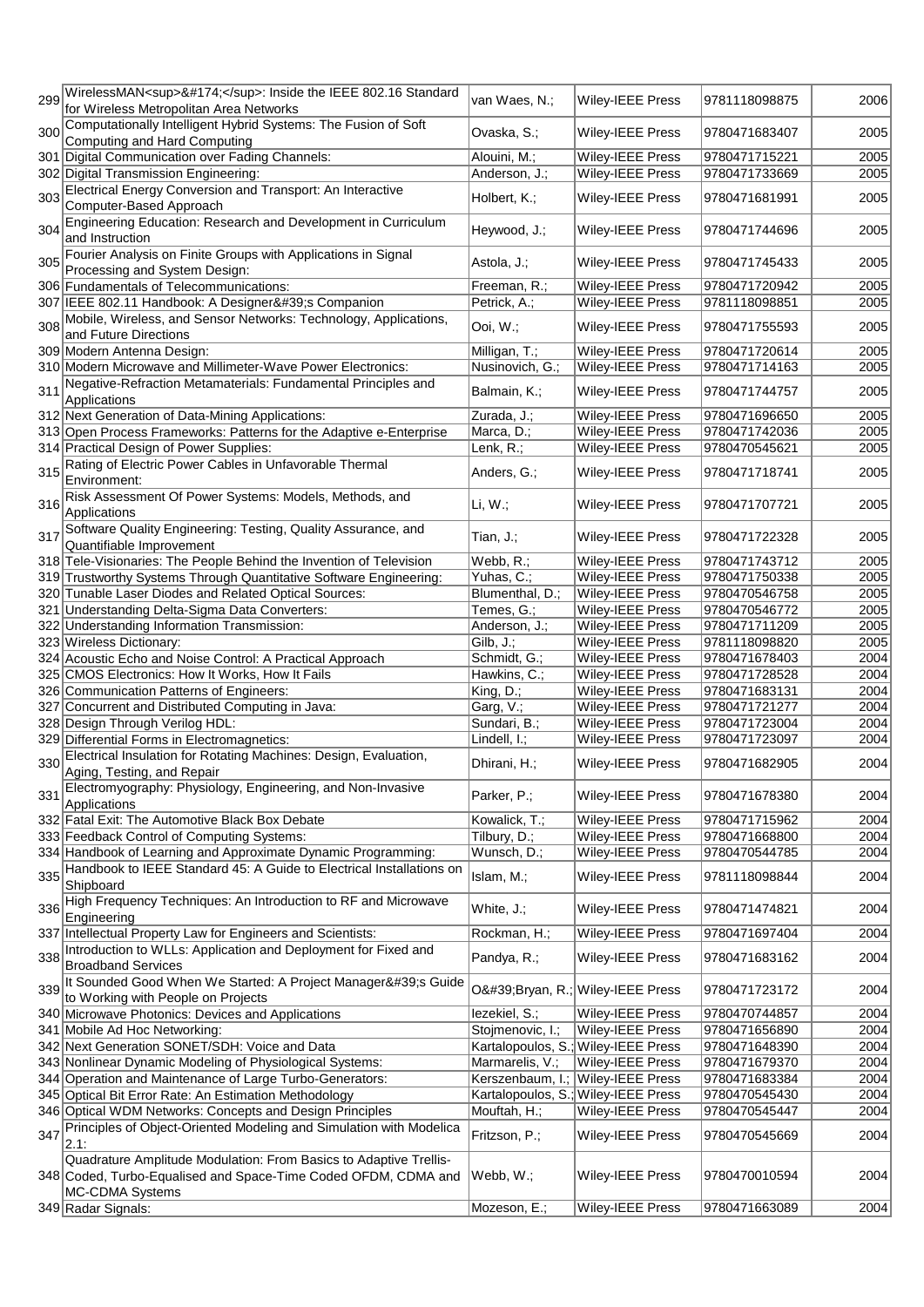|     | 350 Real-Time Systems Design and Analysis:                                                                                      | Laplante, P.;    | <b>Wiley-IEEE Press</b>          | 9780471648291 | 2004 |
|-----|---------------------------------------------------------------------------------------------------------------------------------|------------------|----------------------------------|---------------|------|
|     | 351 Renewable and Efficient Electric Power Systems:                                                                             | Masters, G.;     | <b>Wiley-IEEE Press</b>          | 9780471668824 | 2004 |
|     | 352 Silicon Germanium: Technology, Modeling, and Design                                                                         | Harame, D.;      | Wiley-IEEE Press                 | 9780471667209 | 2004 |
|     | 353 Single and Multi-Carrier DS-CDMA: Multi-User Detection, Space-                                                              |                  |                                  |               |      |
|     | Time Spreading, Synchronisation, Networking?and Standards                                                                       | Yen, K.;         | Wiley-IEEE Press                 | 9780470863114 | 2004 |
|     | Stuff You Don't Learn in Engineering School: Skills for Success                                                                 |                  |                                  |               |      |
| 354 | in the Real World                                                                                                               | Selinger, C.;    | Wiley-IEEE Press                 | 9780471694465 | 2004 |
|     |                                                                                                                                 |                  |                                  |               |      |
|     | 355 Testing for EMC Compliance: Approaches and Techniques                                                                       | Nakauchi, E.;    | Wiley-IEEE Press                 | 9780471644651 | 2004 |
| 356 | The Software Project Manager's Handbook: Principles That                                                                        | Phillips, D.;    | Wiley-IEEE Press                 | 9780471677772 | 2004 |
|     | Work at Work                                                                                                                    |                  |                                  |               |      |
|     | 357 Theory of Code Division Multiple Access Communication:                                                                      | Zigangirov, K.;  | Wiley-IEEE Press                 | 9780471655497 | 2004 |
|     | 358 Trellis and Turbo Coding:                                                                                                   | Perez, L.;       | Wiley-IEEE Press                 | 9780471667841 | 2004 |
|     | Understanding Electric Power Systems: An Overview of the                                                                        |                  |                                  |               |      |
| 359 | Technology and the Marketplace                                                                                                  | Delea, F.;       | Wiley-IEEE Press                 | 9780471667858 | 2004 |
|     | 360 Wiley Electrical and Electronics Engineering Dictionary:                                                                    | Kaplan, S.;      | Wiley-IEEE Press                 | 9780470547151 | 2004 |
|     | Wireless Communication Standards: A Study of IEEE 802.11,                                                                       |                  |                                  |               |      |
| 361 |                                                                                                                                 | Cooklev, T.;     | Wiley-IEEE Press                 | 9781118098837 | 2004 |
|     | 802.15, 802.16                                                                                                                  |                  |                                  |               |      |
|     | 362 Wireless Multimedia: A Guide to the IEEE 802.15.3 Standard                                                                  | $Gilb, J$ ;      | Wiley-IEEE Press                 | 9781118098868 | 2004 |
|     | 363 Adaptive Control Design and Analysis:                                                                                       | Tao, G.;         | Wiley-IEEE Press                 | 9780471459101 | 2003 |
| 364 | Advanced Semiconductor Memories: Architectures, Designs, and                                                                    |                  |                                  |               |      |
|     | Applications                                                                                                                    | Sharma, A.;      | Wiley-IEEE Press                 | 9780470544136 | 2003 |
|     | 365 Antenna Theory & Design:                                                                                                    | Elliott, R.;     | Wiley-IEEE Press                 | 9780470544174 | 2003 |
|     | Communication and Control in Electric Power Systems: Applications                                                               |                  |                                  |               |      |
| 366 | of Parallel and Distributed Processing                                                                                          | Wang, Y.;        | Wiley-IEEE Press                 | 9780471462927 | 2003 |
|     |                                                                                                                                 |                  |                                  |               |      |
| 367 | Complex Electromagnetic Problems and Numerical Simulation                                                                       | Sevgi, L.;       | Wiley-IEEE Press                 | 9780470544280 | 2003 |
|     | Approaches:                                                                                                                     |                  |                                  |               |      |
|     | 368 Computational Intelligence: The Experts Speak                                                                               | Robinson, C.;    | Wiley-IEEE Press                 | 9780470544297 | 2003 |
|     | 369 Data Mining: Concepts, Models, Methods, and Algorithms                                                                      | Kantardzic, M.;  | Wiley-IEEE Press                 | 9780470544341 | 2003 |
|     | Database Design and Development: An Essential Guide for IT                                                                      |                  |                                  |               |      |
| 370 | Professionals                                                                                                                   | Ponniah, P.;     | <b>Wiley-IEEE Press</b>          | 9780471728993 | 2003 |
|     |                                                                                                                                 |                  |                                  |               |      |
|     | 371 Digital System Clocking: High-Performance and Low-Power Aspects                                                             | Nedovic, N.;     | <b>Wiley-IEEE Press</b>          | 9780471723707 | 2003 |
|     |                                                                                                                                 |                  |                                  |               |      |
|     | 372 Electric Power Systems: Analysis and Control                                                                                |                  | Saccomanno, F.; Wiley-IEEE Press | 9780471722908 | 2003 |
|     | 373 Electricity Economics: Regulation and Deregulation                                                                          |                  | Gómez, T.; Wiley-IEEE Press      | 9780470544495 | 2003 |
| 374 | Essential Communication Strategies: For Scientists, Engineers, and                                                              |                  |                                  |               |      |
|     |                                                                                                                                 | Hirsch, H.;      | <b>Wiley-IEEE Press</b>          | 9780471722946 | 2003 |
|     |                                                                                                                                 |                  |                                  |               |      |
|     | <b>Technology Professionals</b>                                                                                                 |                  |                                  |               |      |
|     | 375 Finite Antenna Arrays and FSS:                                                                                              | Munk, B.;        | Wiley-IEEE Press                 | 9780471457534 | 2003 |
|     | 376 Identification of Nonlinear Physiological Systems:                                                                          | Kearney, R.;     | Wiley-IEEE Press                 | 9780471722960 | 2003 |
|     | 377 Insulated Gate Bipolar Transistor IGBT Theory and Design:                                                                   | Khanna, V.;      | Wiley-IEEE Press                 | 9780471722915 | 2003 |
|     | 378 Integrated Passive Component Technology:                                                                                    | Schaper, L.;     | Wiley-IEEE Press                 | 9780471722939 | 2003 |
|     |                                                                                                                                 |                  |                                  | 9780470544983 |      |
|     | 379 Introduction to Biomedical Imaging:                                                                                         | Webb, A.;        | Wiley-IEEE Press                 |               | 2003 |
| 380 | Lab on the Web: Running Real Electronics Experiments via the                                                                    | Shur, M.;        | Wiley-IEEE Press                 | 9780471727705 | 2003 |
|     | Internet                                                                                                                        |                  |                                  |               |      |
|     | 381 Linear Time-Invariant Systems:                                                                                              | Schetzen, M.;    | Wiley-IEEE Press                 | 9780470545041 | 2003 |
|     | 382 Managing IP Networks: Challenges and Opportunities                                                                          | Valcarenghi, L.; | <b>Wiley-IEEE Press</b>          | 9780471722984 | 2003 |
|     |                                                                                                                                 |                  |                                  |               |      |
|     | 383 Meme Media and Meme Market Architectures: Knowledge Media for<br>Editing, Distributing, and Managing Intellectual Resources | Tanaka, Y.;      | <b>Wiley-IEEE Press</b>          | 9780471723073 | 2003 |
|     | OFDM and MC-CDMA for Broadband Multi-User Communications,                                                                       |                  |                                  |               |      |
| 384 | WLANs and Broadcasting:                                                                                                         | Keller, T.;      | <b>Wiley-IEEE Press</b>          | 9780470861813 | 2003 |
|     |                                                                                                                                 |                  |                                  |               |      |
|     | Optimization Principles: Practical Applications to the Operation and                                                            | Rau, N.;         | <b>Wiley-IEEE Press</b>          | 9780470545454 | 2003 |
| 385 | Markets of the Electric Power Industry                                                                                          |                  |                                  |               |      |
|     | Phase-Locking in High-Performance Systems: From Devices to                                                                      |                  |                                  | 9780470545492 | 2003 |
| 386 | Architectures                                                                                                                   | Razavi, B.;      | Wiley-IEEE Press                 |               |      |
|     | 387 Power System Control and Stability:                                                                                         | Fouad, A.;       | <b>Wiley-IEEE Press</b>          | 9780470545577 | 2003 |
|     | 388 Practical RF System Design:                                                                                                 | Egan, W.;        | Wiley-IEEE Press                 | 9780471654094 | 2003 |
|     |                                                                                                                                 |                  |                                  |               |      |
| 389 | Programming with Objects: A Comparative Presentation of Object-                                                                 | Kak, A.;         | Wiley-IEEE Press                 | 9780470547144 | 2003 |
|     | Oriented Programming With C++ and Java                                                                                          |                  |                                  |               |      |
| 390 | Pulse Width Modulation for Power Converters: Principles and                                                                     | Lipo, T.;        | Wiley-IEEE Press                 | 9780470546284 | 2003 |
|     | Practice                                                                                                                        |                  |                                  |               |      |
|     | 391 Random Processes: Filtering, Estimation, and Detection                                                                      | Ludeman, L.;     | Wiley-IEEE Press                 | 9780470547199 | 2003 |
|     | 392 Signal Analysis: Time, Frequency, Scale, and Structure                                                                      | Mills, D.;       | Wiley-IEEE Press                 | 9780471660378 | 2003 |
|     | 393 Smart Antennas:                                                                                                             | Bonneau, R.;     | Wiley-IEEE Press                 | 9780471722830 | 2003 |
|     |                                                                                                                                 |                  |                                  |               |      |
| 394 | Software-Enabled Control: Information Technology for Dynamical                                                                  | Balas, G.;       | <b>Wiley-IEEE Press</b>          | 9780471722885 | 2003 |
|     | Systems                                                                                                                         |                  |                                  |               |      |
| 395 | Static and Dynamic Neural Networks: From Fundamentals to                                                                        | Homma, N.;       | Wiley-IEEE Press                 | 9780471427957 | 2003 |
|     | <b>Advanced Theory</b>                                                                                                          |                  |                                  |               |      |
|     | The Short Road to Great Presentations: How to Reach Any Audience                                                                |                  |                                  |               |      |
|     | 396 Through Focused Preparation, Inspired Delivery, and Smart Use of                                                            | Reimold, P.;     | <b>Wiley-IEEE Press</b>          | 9780470546611 | 2003 |
|     | Technology                                                                                                                      |                  |                                  |               |      |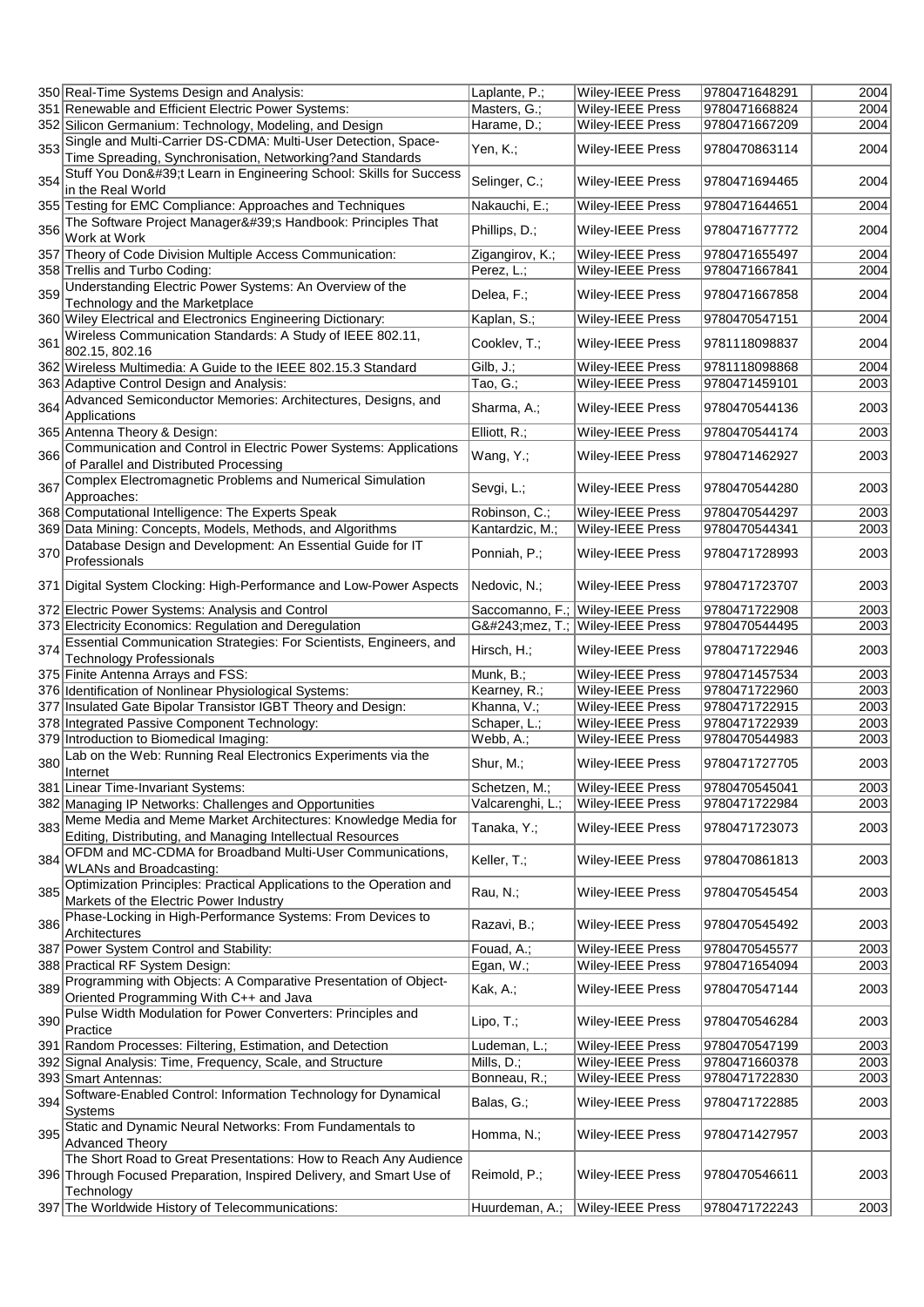|     | 398 Understanding Calculus:                                             | Bear, H.;        | Wiley-IEEE Press                    | 9780470546765 | 2003 |
|-----|-------------------------------------------------------------------------|------------------|-------------------------------------|---------------|------|
|     | 399 Wavelets in Electromagnetics and Device Modeling:                   | Pan, G.;         | Wiley-IEEE Press                    | 9780471433910 | 2003 |
|     | 400 Adaptive Wireless Transceivers: Turbo-Coded, Turbo-Equalized and    | Yee, M.;         | <b>Wiley-IEEE Press</b>             | 9780470847763 | 2002 |
|     | Space-Time Coded TDMA, CDMA, and OFDM Systems                           |                  |                                     |               |      |
|     | 401 Analysis of Electric Machinery and Drive Systems:                   | Wasynczuk, O.;   | <b>Wiley-IEEE Press</b>             | 9780470544167 | 2002 |
|     | 402 Biomedical Signal Analysis: A Case-Study Approach                   | Rangayyan, R.;   | Wiley-IEEE Press                    | 9780470544204 | 2002 |
|     | 403 Complete Guide to Semiconductor Devices:                            | $Ng, K$ .;       | Wiley-IEEE Press                    | 9780470547205 | 2002 |
|     | 404 Computer-Aided Design of Analog Integrated Circuits and Systems:    | Antao, B.;       | Wiley-IEEE Press                    | 9780470544310 | 2002 |
|     | 405 DWDM: Networks, Devices, and Technology                             |                  | Kartalopoulos, S.; Wiley-IEEE Press | 9780470544440 | 2002 |
|     |                                                                         |                  |                                     |               |      |
| 406 | Electromagnetic Anechoic Chambers: A Fundamental Design and             | Hemming, L.;     | Wiley-IEEE Press                    | 9780470544501 | 2002 |
|     | <b>Specification Guide</b>                                              |                  |                                     |               |      |
| 407 | High Performance Mass Storage and Parallel I/O: Technologies and        | $Jin, H$ .;      | Wiley-IEEE Press                    | 9780470544839 | 2002 |
|     | Applications                                                            |                  |                                     |               |      |
|     | 408 Intelligent Image Processing:                                       | Mann, S.;        | <b>Wiley-IEEE Press</b>             | 9780471221630 | 2002 |
|     | 409 Market Operations in Electric Power Systems: Forecasting,           |                  |                                     |               |      |
|     | Scheduling, and Risk Management                                         | Li, Z.;          | <b>Wiley-IEEE Press</b>             | 9780471224129 | 2002 |
|     | 410 Mixed-Signal Systems: A Guide to CMOS Circuit Design                | Handkiewicz, A.; | Wiley-IEEE Press                    | 9780470545294 | 2002 |
|     |                                                                         |                  |                                     |               |      |
|     | 411 Power System Economics: Designing Markets for Electricity           | Stoft, S.;       | Wiley-IEEE Press                    | 9780470545584 | 2002 |
|     | 412 Precoding and Signal Shaping for Digital Transmission:              | Fischer, R.;     | Wiley-IEEE Press                    | 9780471439004 | 2002 |
|     | 413 Principles of Electric Machines with Power Electronic Applications: | El-Hawary, M.;   | Wiley-IEEE Press                    | 9780470545645 | 2002 |
|     | Principles of Random Signal Analysis and Low Noise Design: The          |                  |                                     |               |      |
| 414 | Power Spectral Density and its Applications                             | Howard, R.;      | Wiley-IEEE Press                    | 9780471439202 | 2002 |
|     | 415 Signal Integrity Effects in Custom IC and ASIC Designs:             | Singh, R.;       | <b>Wiley-IEEE Press</b>             | 9780470546413 | 2002 |
|     |                                                                         |                  |                                     |               |      |
|     | 416 Sourcebook of ATM and IP Internetworking:                           | Ahmad, K.;       | Wiley-IEEE Press                    | 9780471722861 | 2002 |
|     | 417 System Theory and Practical Applications of Biomedical Signals:     | Baura, G.;       | Wiley-IEEE Press                    | 9780471683179 | 2002 |
| 418 | Third-Generation Systems and Intelligent Wireless Networking: Smart     | Hanzo, L.;       | Wiley-IEEE Press                    | 9780470847817 | 2002 |
|     | Antennas and Adaptive Modulation                                        |                  |                                     |               |      |
|     | Thyristor-Based FACTS Controllers for Electrical Transmission           |                  |                                     |               |      |
| 419 | Systems:                                                                | Varma, R.;       | Wiley-IEEE Press                    | 9780470546680 | 2002 |
|     | Turbo Coding, Turbo Equalisation and Space-Time Coding for              |                  |                                     |               |      |
| 420 |                                                                         | Yeap, B.;        | Wiley-IEEE Press                    | 9780470854747 | 2002 |
|     | Transmission over Fading Channels:                                      |                  |                                     |               |      |
| 421 | Understanding Telecommunications and Lightwave Systems: An              | Nellist, J.;     | <b>Wiley-IEEE Press</b>             | 9780471722854 | 2002 |
|     | <b>Entry-Level Guide</b>                                                |                  |                                     |               |      |
|     | Voltage References: From Diodes to Precision High-Order Bandgap         |                  |                                     |               |      |
| 422 | Circuits                                                                | Rincon-Mora, G.; | Wiley-IEEE Press                    | 9780470547038 | 2002 |
|     | 423 Wireless Communications in the 21st Century:                        | Hattori, T.;     | <b>Wiley-IEEE Press</b>             | 9780470547076 | 2002 |
|     |                                                                         |                  |                                     |               |      |
|     | 424 A Field Guide to Dynamical Recurrent Networks:                      | Kremer, S.;      | Wiley-IEEE Press                    | 9780470544037 | 2001 |
| 425 | Accelerated Stress Testing Handbook: Guide for Achieving Quality        | Chan, H.;        | Wiley-IEEE Press                    | 9780470544051 | 2001 |
|     | Products                                                                |                  |                                     |               |      |
|     | 426 Adaptive Antennas for Wireless Communications:                      | Tsoulos, G.;     | Wiley-IEEE Press                    | 9780470544075 | 2001 |
|     | 427 Control Theory: Twenty-Five Seminal Papers (1932-1981)              | Basar, T.;       | Wiley-IEEE Press                    | 9780470544334 | 2001 |
|     | 428 Coplanar Waveguide Circuits, Components, and Systems:               | Simons, R.;      | Wiley-IEEE Press                    | 9780471224754 | 2001 |
|     |                                                                         |                  |                                     |               |      |
|     | 429 Design and Analysis of Magnetoresistive Recording Heads:            | Williams, E.;    | Wiley-IEEE Press                    | 9780470547243 | 2001 |
|     | 430 Design of High-Performance Microprocessor Circuits:                 | Fox, F.;         | Wiley-IEEE Press                    | 9780470544365 | 2001 |
| 431 | Engineering Electromagnetic Compatibility: Principles,                  | Kodali, W.;      | Wiley-IEEE Press                    | 9780470544556 | 2001 |
|     | Measurements, Technologies, and Computer Models                         |                  |                                     |               |      |
|     | 432 Engineering Superconductivity:                                      | Lee, $P$ .;      | Wiley-IEEE Press                    | 9780470547175 | 2001 |
|     | 433 Ethics and Computing: Living Responsibly in a Computerized World    | Bowyer, K.;      | Wiley-IEEE Press                    | 9780470544594 | 2001 |
|     | 434 Fault Detectability in DWDM: Toward Higher Signal Quality and       |                  |                                     |               |      |
|     |                                                                         |                  | Kartalopoulos, S.; Wiley-IEEE Press | 9780470544617 | 2001 |
|     | <b>System Reliability</b>                                               |                  |                                     |               |      |
|     | 435 Foundations for Microwave Engineering:                              | Collin, R.;      | Wiley-IEEE Press                    | 9780470544662 | 2001 |
|     | 436 Fundamentals of Digital Television Transmission:                    | Collins, G.;     | Wiley-IEEE Press                    | 9780471213765 | 2001 |
|     | 437 Hargrave's Communications Dictionary:                               | Hargrave, F.;    | Wiley-IEEE Press                    | 9780470544822 | 2001 |
|     | 438 High-Power Microwave Sources and Technologies:                      | Schamiloglu, E.; | Wiley-IEEE Press                    | 9780470544877 | 2001 |
|     | Information Technologies in Medicine, Medical Simulation and            |                  |                                     |               |      |
| 439 | Education:                                                              | Marsh, A.;       | Wiley-IEEE Press                    | 9780471216698 | 2001 |
|     |                                                                         |                  |                                     |               |      |
|     | 440 Information Technologies in Medicine, Rehabilitation and Treatment: | Marsh, A.;       | Wiley-IEEE Press                    | 9780471206453 | 2001 |
|     | 441 Intelligent Signal Processing:                                      | Kosko, B.;       | Wiley-IEEE Press                    | 9780470544976 | 2001 |
|     | 442 Introduction to Laser Technology:                                   | Hecht, J.;       | Wiley-IEEE Press                    | 9780471723127 | 2001 |
|     | 443 Introduction to Microwave Circuits: Radio Frequency and Design      |                  |                                     |               |      |
|     | Applications                                                            | Weber, R.;       | Wiley-IEEE Press                    | 9780470545003 | 2001 |
|     |                                                                         |                  |                                     |               |      |
|     | 444 Mosfet Models for Spice Simulation, Including BSIM3v3 and BSIM4:    | Liu, W.;         | Wiley-IEEE Press                    | 9780470547182 | 2001 |
|     |                                                                         |                  |                                     |               |      |
|     | 445 Nonlinear Phenomena in Power Electronics: Bifurcations, Chaos,      | Verghese, G.;    | <b>Wiley-IEEE Press</b>             | 9780470545393 | 2001 |
|     | Control, and Applications                                               |                  |                                     |               |      |
|     | Perspectives in Control Engineering Technologies, Applications, and     |                  |                                     |               |      |
| 446 | New Directions:                                                         | Samad, T.;       | <b>Wiley-IEEE Press</b>             | 9780470545485 | 2001 |
|     | 447 RF Technologies for Low-Power Wireless Communications:              | Harvey, J.;      | Wiley-IEEE Press                    | 9780471221647 | 2001 |
|     |                                                                         |                  |                                     |               |      |
|     | 448 Software Process Improvement:                                       | Paulk, M.;       | Wiley-IEEE Press                    | 9781118156667 | 2001 |
|     | 449 Software Radio Technologies: Selected Readings                      | Zvonar, Z.;      | Wiley-IEEE Press                    | 9780470546444 | 2001 |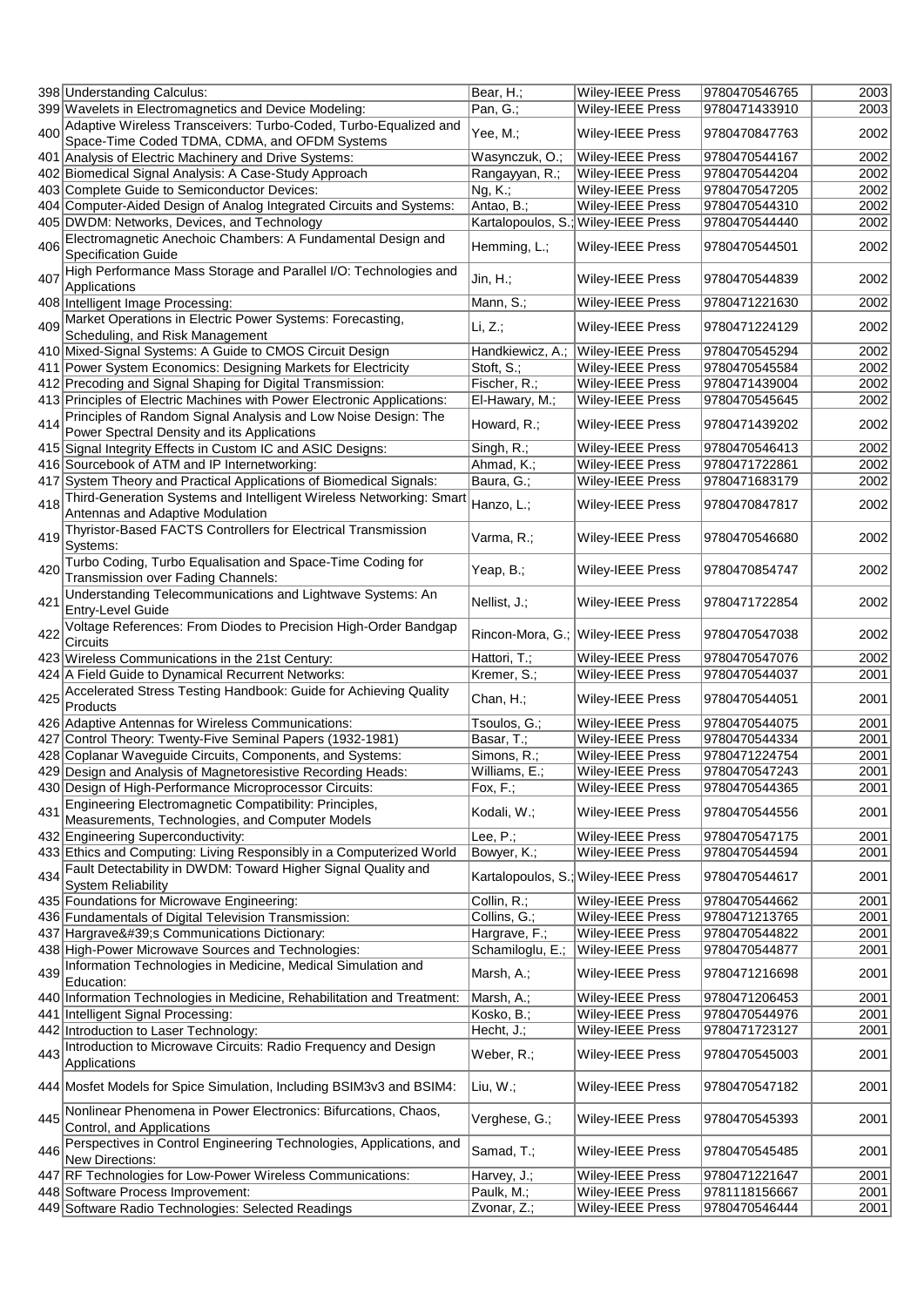|     | 450 Software Reuse: A Standards-Based Guide                                                      | McClure, C.;     | Wiley-IEEE Press                    | 9781118156681 | 2001 |
|-----|--------------------------------------------------------------------------------------------------|------------------|-------------------------------------|---------------|------|
|     | 451 System Identification: A Frequency Domain Approach                                           | Schoukens, J.;   | <b>Wiley-IEEE Press</b>             | 9780471723134 | 2001 |
|     |                                                                                                  |                  |                                     | 9780470546581 |      |
|     | 452 The Physical Principles of Magnetism:                                                        | Morrish, A.;     | <b>Wiley-IEEE Press</b>             |               | 2001 |
| 453 | The Project Manager's Guide to Software Engineering's<br><b>Best Practices:</b>                  | Thayer, R.;      | <b>Wiley-IEEE Press</b>             | 9781118156629 | 2001 |
| 454 | The Woman's Guide to Navigating the Ph.D. in Engineering &<br>Science:                           | Ambrose, S.;     | <b>Wiley-IEEE Press</b>             | 9780470546673 | 2001 |
|     | 455 Time-Harmonic Electromagnetic Fields:                                                        | Harrington, R.;  | Wiley-IEEE Press                    | 9780470546710 | 2001 |
|     | Voice Compression and Communications: Principles and                                             |                  |                                     |               |      |
| 456 | Applications for Fixed and Wireless Channels                                                     | Woodward, J.;    | Wiley-IEEE Press                    | 9780470546871 | 2001 |
| 457 | Wireless Video Communications: Second to Third Generation and<br>Beyond                          | Streit, J.;      | Wiley-IEEE Press                    | 9780470547083 | 2001 |
|     | 458 Advanced Theory of Semiconductor Devices:                                                    | Hess, K.;        | Wiley-IEEE Press                    | 9780470544105 | 2000 |
|     | 459 Discrete-Time Processing of Speech Signals:                                                  | Proakis, J.;     | <b>Wiley-IEEE Press</b>             | 9780470544402 | 2000 |
|     | 460 Electromagnetic Simulation Using the FDTD Method:                                            | Sullivan, D.;    | Wiley-IEEE Press                    | 9780470544518 | 2000 |
|     | Engineering Tomorrow: Today's Technology Experts Envision                                        |                  |                                     |               |      |
| 461 | the Next Century                                                                                 | Fouke, J.;       | Wiley-IEEE Press                    | 9780470544587 | 2000 |
|     | 462 Frontiers in Electromagnetics:                                                               | Mittra, R.;      | Wiley-IEEE Press                    | 9780470544686 | 2000 |
|     | 463 Fuzzy Control and Modeling: Analytical Foundations and Applications                          | Ying, H.;        | Wiley-IEEE Press                    | 9780470544730 | 2000 |
|     | 464 Information Theory: 50 Years of Discovery                                                    | McLaughlin, S.;  | <b>Wiley-IEEE Press</b>             | 9780470544907 | 2000 |
|     | 465 Integrated Telecommunications Management Solutions:                                          | Kong, Q.;        | Wiley-IEEE Press                    | 9780470544969 | 2000 |
|     | 466 Introduction to DWDM Technology: Data in a Rainbow                                           |                  | Kartalopoulos, S.; Wiley-IEEE Press | 9780470544990 | 2000 |
|     | 467 Magneto-Optical Recording Materials:                                                         | Suzuki, T.;      | Wiley-IEEE Press                    | 9780470545218 | 2000 |
|     | 468 Modeling and Asynchronous Distributed Simulation: Analyzing                                  |                  |                                     |               |      |
|     | <b>Complex Systems</b><br>Neural Networks and Artificial Intelligence for Biomedical             | Lee, $T$ .;      | Wiley-IEEE Press                    | 9780470545300 | 2000 |
| 469 | Engineering:                                                                                     | Cohen, M.;       | Wiley-IEEE Press                    | 9780470545355 | 2000 |
|     | 470 Nonlinear Biomedical Signal Processing, Dynamic Analysis and<br>Modeling:                    | Akay, M.;        | Wiley-IEEE Press                    | 9780470545379 | 2000 |
| 471 | Nonlinear Biomedical Signal Processing, Fuzzy Logic, Neural<br>Networks, and New Algorithms:     | Akay, M.;        | Wiley-IEEE Press                    | 9780470545362 | 2000 |
|     | 472 Physiological Control Systems: Analysis, Simulation, and Estimation                          | Khoo, M.;        | Wiley-IEEE Press                    | 9780470545515 | 2000 |
| 473 | Power System Restoration: Methodologies & Implementation<br><b>Strategies</b>                    | Adibi, M.;       | Wiley-IEEE Press                    | 9780470545607 | 2000 |
|     | 474 Power and Communication Cables: Theory and Applications                                      | Srivastava, K.;  | Wiley-IEEE Press                    | 9780470545546 | 2000 |
|     | Principles of Magnetic Resonance Imaging: A Signal Processing                                    |                  |                                     |               |      |
| 475 | Perspective                                                                                      | Lauterbur, P.;   | Wiley-IEEE Press                    | 9780470545652 | 2000 |
| 476 | Printed Circuit Board Design Techniques for EMC Compliance: A<br>Handbook for Designers          | Montrose, M.;    | Wiley-IEEE Press                    | 9780470545676 | 2000 |
|     | 477 Robust Vision for Vision-Based Control of Motion:                                            | Hager, G.;       | Wiley-IEEE Press                    | 9780470546369 | 2000 |
|     | 478 Security for Telecommunications Network Management:                                          | Rozenblit, M.;   | Wiley-IEEE Press                    | 9780470546390 | 2000 |
|     | 479 Social, Ethical, and Policy Implications of Engineering: Selected<br>Readings                | Herkert, J.;     | Wiley-IEEE Press                    | 9780470546437 | 2000 |
|     | 480 Software Requirements Engineering:                                                           | Dorfman, M.;     | Wiley-IEEE Press                    | 9781118156674 | 2000 |
|     | 481 Speech Communications: Human and Machine                                                     |                  | O'Shaughne Wiley-IEEE Press         | 9780470546475 | 2000 |
|     | 482 The Disappearance of Telecommunications:                                                     | Weihmayer, R.;   | Wiley-IEEE Press                    | 9780470546567 | 2000 |
|     | Understanding FACTS: Concepts and Technology of Flexible AC                                      |                  |                                     |               |      |
| 483 | <b>Transmission Systems</b>                                                                      | Gyugyi, L.;      | <b>Wiley-IEEE Press</b>             | 9780470546802 | 2000 |
| 484 | <b>Understanding Power Quality Problems: Voltage Sags and</b><br>Interruptions                   | Bollen, M.;      | Wiley-IEEE Press                    | 9780470546840 | 2000 |
|     | 485 Active Antennas and Quasi-Optical Arrays:                                                    | Harvey, J.;      | Wiley-IEEE Press                    | 9780470544068 | 1999 |
|     | 486 Direct Digital Frequency Synthesizers:                                                       | Kroupa, V.;      | Wiley-IEEE Press                    | 9780470544396 | 1999 |
|     | 487 EMC and the Printed Circuit Board: Design, Theory, and Layout<br>Made Simple                 | Montrose, M.;    | Wiley-IEEE Press                    | 9780471723103 | 1999 |
|     | 488 Electronic and Photonic Circuits and Devices:                                                | Lowell, J.;      | Wiley-IEEE Press                    | 9780470544532 | 1999 |
|     | 489 Fundamentals of Convolutional Coding:                                                        | Zigangirov, K.;  | Wiley-IEEE Press                    | 9780470544693 | 1999 |
|     | 490 High-Performance System Design: Circuits and Logic                                           | Oklobdzija, V.;  | Wiley-IEEE Press                    | 9780470544846 | 1999 |
|     | 491 High-Temperature Electronics:                                                                | Kirschman, R.;   | Wiley-IEEE Press                    | 9780470544884 | 1999 |
| 492 | Integrated Circuit Manufacturability: The Art of Process and Design                              | Pradhan, D.;     | Wiley-IEEE Press                    | 9780470544921 | 1999 |
|     | Integration<br>493 Integrated Circuits for Wireless Communications:                              | Meyer, R.;       | Wiley-IEEE Press                    | 9780470544952 | 1999 |
|     | 494 Low-Voltage/Low-Power Integrated Circuits and Systems: Low-<br>Voltage Mixed-Signal Circuits | Andreou, A.;     | Wiley-IEEE Press                    | 9780470545065 | 1999 |
|     | 495 Magnetic Hysteresis:                                                                         | Della Torre, E.; | Wiley-IEEE Press                    | 9780470545195 | 1999 |
|     | 496 Magnetic Recording: The First 100 Years                                                      | Clark, M.;       | Wiley-IEEE Press                    | 9780470545201 | 1999 |
|     | 497 Mobile Radio Communications:                                                                 | Hanzo, L.;       | Wiley-IEEE Press                    | 9780470547229 | 1999 |
|     | 498 Modern Radio Science 1999:                                                                   | Stuchly, M.;     | Wiley-IEEE Press                    | 9780470545324 | 1999 |
|     |                                                                                                  |                  |                                     |               |      |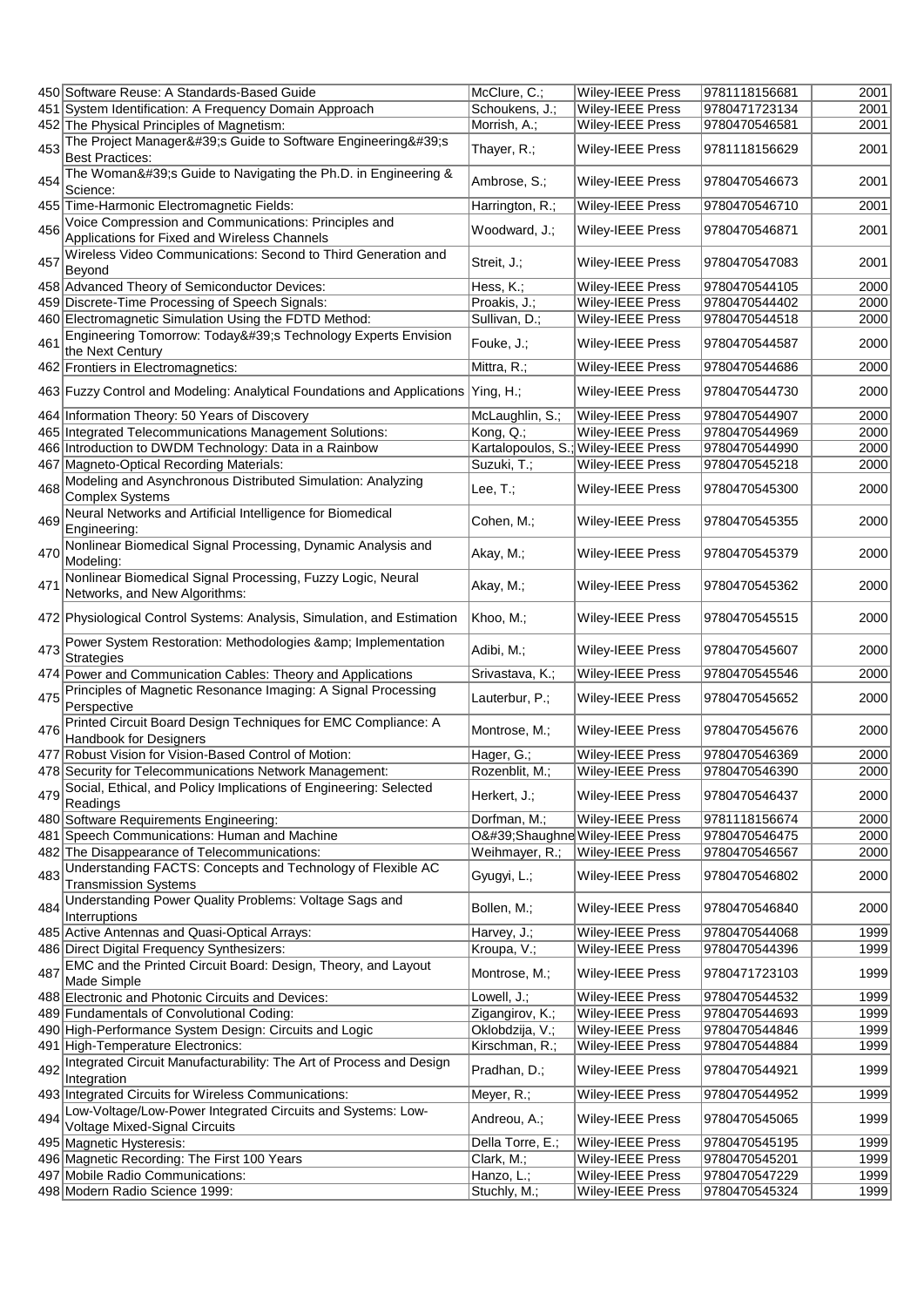| 499 | Plane-Wave Theory of Time-Domain Fields: Near-Field Scanning                                                    | Yaghjian, A.;   | Wiley-IEEE Press                    | 9780470545522 | 1999 |
|-----|-----------------------------------------------------------------------------------------------------------------|-----------------|-------------------------------------|---------------|------|
|     | Applications<br>500 Planning Telecommunication Networks:                                                        | Robertazzi, T.; | Wiley-IEEE Press                    | 9780470545539 | 1999 |
|     |                                                                                                                 |                 |                                     |               |      |
|     | 501 Power System Protection:                                                                                    | Anderson, P.;   | Wiley-IEEE Press                    | 9780470545591 | 1999 |
|     | 502 Review of Radio Science 1996-1999:                                                                          | Stone, W.;      | Wiley-IEEE Press                    | 9780470546352 | 1999 |
|     | 503 Spatial Error Analysis: A Unified Application-Oriented Treatment                                            | Hsu, D.;        | Wiley-IEEE Press                    | 9780470546468 | 1999 |
| 504 | The Story of Electrical and Magnetic Measurements: From 500 BC to<br>the 1940s                                  | Keithley, J.;   | Wiley-IEEE Press                    | 9780470546628 | 1999 |
| 505 | Understanding SONET/SDH and ATM: Communications Networks<br>for the Next Mellennium                             |                 | Kartalopoulos, S.; Wiley-IEEE Press | 9780470546857 | 1999 |
|     | 506 Computational Methods for Electromagnetics:                                                                 | Mittra, R.;     | <b>Wiley-IEEE Press</b>             | 9780470544303 | 1998 |
|     | 507 Electric Power Applications of Fuzzy Systems:                                                               | El-Hawary, M.;  | <b>Wiley-IEEE Press</b>             | 9780470544457 | 1998 |
|     |                                                                                                                 |                 |                                     |               |      |
|     | 508 Evolutionary Computation: The Fossil Record                                                                 | Fogel, D.;      | Wiley-IEEE Press                    | 9780470544600 | 1998 |
|     | 509 Finite Element Method Electromagnetics: Antennas, Microwave<br>Circuits, and Scattering Applications        | Kempel, L.;     | <b>Wiley-IEEE Press</b>             | 9780470544655 | 1998 |
|     | 510 Introduction to Optics and Optical Imaging:                                                                 | Scott, C.;      | Wiley-IEEE Press                    | 9780470545010 | 1998 |
|     | 511 Low-Power CMOS Design:                                                                                      | Brodersen, R.;  | Wiley-IEEE Press                    | 9780470545058 | 1998 |
|     | Modeling for Reliability Analysis: Markov Modeling for Reliability,                                             |                 |                                     |               |      |
|     | 512 Maintainability, Safety, and Supportability Analyses of Complex<br>Systems                                  | Pukite, P.;     | <b>Wiley-IEEE Press</b>             | 9780470545317 | 1998 |
|     | 513 Multimedia Technology for Applications:                                                                     | Tsai, R.;       | Wiley-IEEE Press                    | 9780470545348 | 1998 |
|     | 514 Nonvolatile Semiconductor Memory Technology: A Comprehensive                                                |                 |                                     |               |      |
|     | Guide to Understanding and Using NVSM Devices                                                                   | Brewer, J.;     | Wiley-IEEE Press                    | 9780470545409 | 1998 |
| 515 | Ones and Zeros: Understanding Boolean Algebra, Digital Circuits,<br>and the Logic of Sets                       | Gregg, J.;      | Wiley-IEEE Press                    | 9780470545423 | 1998 |
| 516 | Quasioptical Systems: Gaussian Beam Quasioptical Propogation and<br>Applications                                | Goldsmith, P.;  | Wiley-IEEE Press                    | 9780470546291 | 1998 |
| 517 | Radio Frequency Principles and Applications: The Generation,<br>Propagation, and Reception of Signals and Noise | Smith, A.;      | Wiley-IEEE Press                    | 9780470546314 | 1998 |
| 518 | Symbolic Analysis Techniques: Applications to Analog Design<br>Automation                                       | Gielen, G.;     | <b>Wiley-IEEE Press</b>             | 9780470546512 | 1998 |
| 519 | Telecommunications Network Management: Technologies and<br>Implementations                                      | Plevyak, T.;    | Wiley-IEEE Press                    | 9780470546536 | 1998 |
|     | 520 Time Frequency and Wavelets in Biomedical Signal Processing:                                                | Akay, M.;       | Wiley-IEEE Press                    | 9780470546697 | 1998 |
|     | Time-Domain Methods for Microwave Structures: Analysis and                                                      |                 |                                     |               |      |
| 521 | Design                                                                                                          | Houshmand, B.;  | Wiley-IEEE Press                    | 9780470546703 | 1998 |
|     | 522 Capacitive Sensors: Design and Applications                                                                 |                 | Wiley-IEEE Press                    | 9780470544228 | 1997 |
|     |                                                                                                                 | Baxter, L.;     |                                     |               |      |
|     | 523 DSP Processor Fundamentals: Architectures and Features                                                      | Lee, $E$ .;     | Wiley-IEEE Press                    | 9780470544433 | 1997 |
|     | 524 Delta-Sigma Data Converters: Theory, Design, and Simulation                                                 | Temes, G.;      | Wiley-IEEE Press                    | 9780470544358 | 1997 |
|     | 525 Distributed Operating Systems: Concepts and Design                                                          | Sinha, P.;      | Wiley-IEEE Press                    | 9780470544419 | 1997 |
| 526 | Engineering Networks for Synchronization, CCS 7, and ISDN:<br>Standards, Protocols, Planning and Testing        | Bhatnagar, P.;  | Wiley-IEEE Press                    | 9780470544570 | 1997 |
| 527 | General Vector and Dyadic Analysis: Applied Mathematics in Field<br>Theory                                      | Tai, C.;        | Wiley-IEEE Press                    | 9780470544754 | 1997 |
|     | 528 Magnetic Disk Drive Technology: Heads, Media, Channel, Interfaces,<br>and Integration                       | Ashar, K.;      | <b>Wiley-IEEE Press</b>             | 9780470545171 | 1997 |
|     | 529 Micromechanics and MEMS: Classic and Seminal Papers to 1990                                                 | Trimmer, W.;    | Wiley-IEEE Press                    | 9780470545263 | 1997 |
|     |                                                                                                                 |                 |                                     |               |      |
|     | 530 Object-Oriented Simulation: Reusability, Adaptability, Maintainability                                      | Leonard, J.;    | <b>Wiley-IEEE Press</b>             | 9780470545416 | 1997 |
| 531 | Power Electronics and Variable Frequency Drives: Technology and<br>Applications                                 | Bose, B.;       | Wiley-IEEE Press                    | 9780470545553 | 1997 |
|     | 532 Semiconductor Memories: Technology, Testing, and Reliability                                                | Sharma, A.;     | <b>Wiley-IEEE Press</b>             | 9780470546406 | 1997 |
|     | 533 The Essence of Logic Circuits:                                                                              | Unger, S.;      | Wiley-IEEE Press                    | 9780470546574 | 1997 |
| 534 | The Plane Wave Spectrum Representation of Electromagnetic<br>Fields: (Reissue 1996 with Additions)              | Clemmow, P.;    | Wiley-IEEE Press                    | 9780470546598 | 1997 |
| 535 | Tomorrow's Professor: Preparing for Careers in Science and<br>Engineering                                       | Reis, R.;       | Wiley-IEEE Press                    | 9780470546727 | 1997 |
|     | 536 Wave Propagation and Scattering in Random Media:                                                            | Ishimaru, A.;   | Wiley-IEEE Press                    | 9780470547045 | 1997 |
|     | 537 An Introduction to Statistical Communication Theory: An IEEE Press<br>Classic Reissue                       | Middleton, D.;  | <b>Wiley-IEEE Press</b>             | 9780470544112 | 1996 |
|     | 538 Circuits and Systems Tutorials:                                                                             | Porta, S.;      | Wiley-IEEE Press                    | 9780470544235 | 1996 |
|     | 539 Communication Systems and Techniques:                                                                       | Stein, S.;      | Wiley-IEEE Press                    | 9780470565292 | 1996 |
|     |                                                                                                                 | Weeks, A.;      | Wiley-IEEE Press                    | 9780470544709 | 1996 |
|     | 540 Fundamentals of Electronic Image Processing:                                                                |                 |                                     |               |      |
| 541 | Handbook for Preparing Engineering Documents: From Concept to<br>Completion                                     | Nagle, J.;      | Wiley-IEEE Press                    | 9780470544761 | 1996 |
|     | 542 Inspection of Large Synchronous Machines: Checklists, Failure<br>Identification, and Troubleshooting        |                 | Kerszenbaum, I.; Wiley-IEEE Press   | 9780470544914 | 1996 |
| 543 | Monolithic Phase-Locked Loops and Clock Recovery Circuits: Theory<br>and Design                                 | Razavi, B.;     | Wiley-IEEE Press                    | 9780470545331 | 1996 |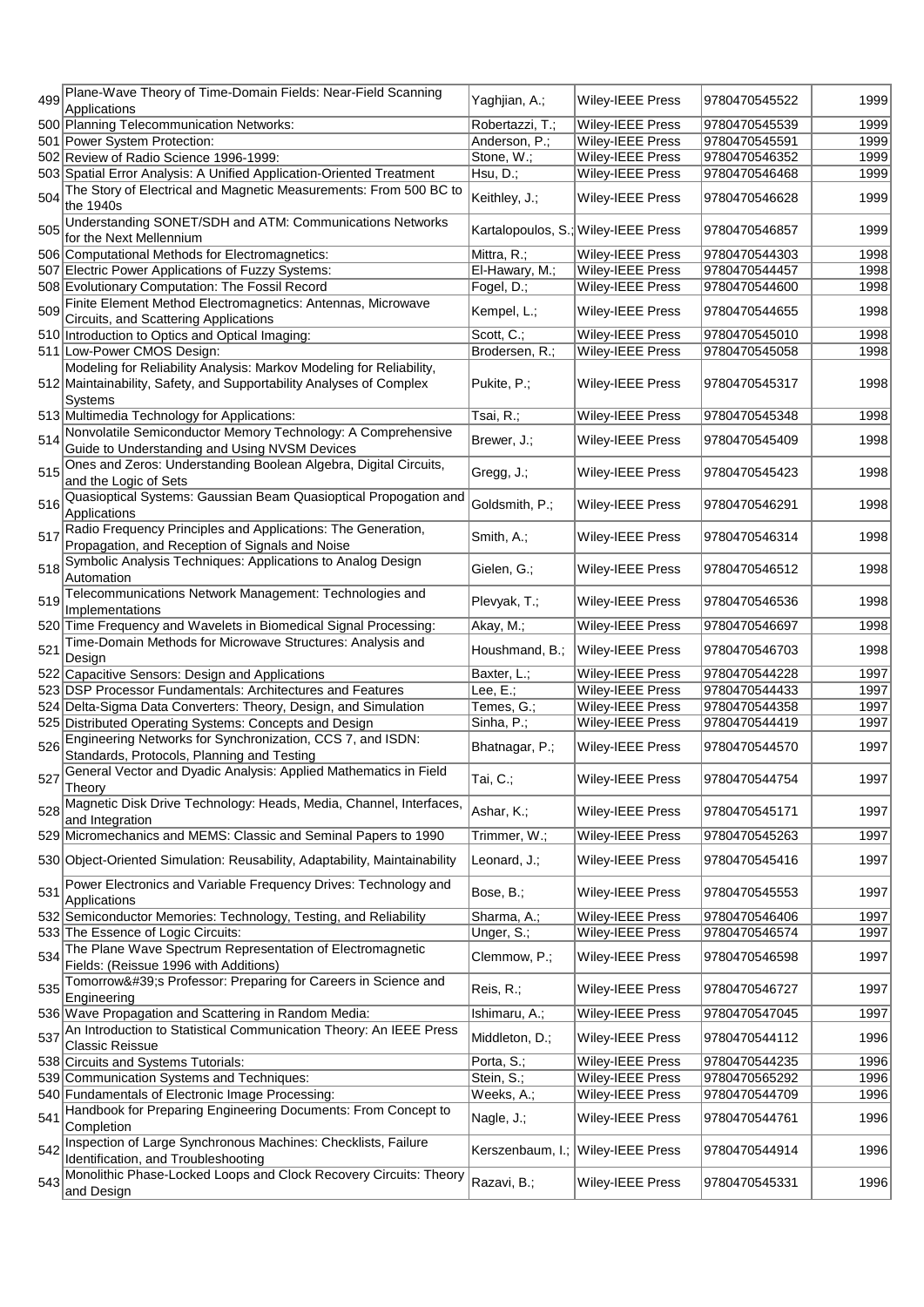| 544 | Power Electronics Converter Harmonics: Multipulse Methods for<br>Clean Power                                           | Paice, D.;      | Wiley-IEEE Press                    | 9780470545560 | 1996 |
|-----|------------------------------------------------------------------------------------------------------------------------|-----------------|-------------------------------------|---------------|------|
|     | Probablistic Risk Assessment and Management for Engineers and                                                          |                 |                                     |               |      |
| 545 | Scientists:                                                                                                            | Henley, E.;     | Wiley-IEEE Press                    | 9780470546277 | 1996 |
| 546 | Understanding Electro-Mechanical Engineering: An Introduction to<br>Mechatronics                                       | Kamm, L.;       | Wiley-IEEE Press                    | 9780470546796 | 1996 |
| 547 | Understanding Neural Networks and Fuzzy Logic: Basic Concepts<br>and Applications                                      |                 | Kartalopoulos, S.; Wiley-IEEE Press | 9780470546826 | 1996 |
|     | 548 Analysis of Faulted Power Systems:                                                                                 | Anderson, P.;   | Wiley-IEEE Press                    | 9780470544129 | 1995 |
|     | 549 Electrical Power Systems: Design and Analysis                                                                      | El-Hawary, M.;  | Wiley-IEEE Press                    | 9780470544464 | 1995 |
|     | 550 Handbook of Electrical and Electronic Insulating Materials:                                                        | Shugg, W.;      | Wiley-IEEE Press                    | 9780470544778 | 1995 |
| 551 | Handbook of Real-Time Fast Fourier Transforms: Algorithms to<br><b>Product Testing</b>                                 | Smith, W.;      | Wiley-IEEE Press                    | 9780470544792 | 1995 |
| 552 | Information Highways and Byways: From the Telegraph to the 21st<br>Century                                             | Lebow, I.;      | Wiley-IEEE Press                    | 9780470544891 | 1995 |
| 553 | Microstrip Antennas: The Analysis and Design of Microstrip Antennas<br>and Arrays                                      | Schaubert, D.;  | Wiley-IEEE Press                    | 9780470545270 | 1995 |
|     | 554 Power System Stability:                                                                                            | Kimbark, E.;    | Wiley-IEEE Press                    | 9780470545614 | 1995 |
|     | 555 Principles of Data Conversion System Design:                                                                       | Razavi, B.;     | Wiley-IEEE Press                    | 9780470545638 | 1995 |
|     | 556 Routing in the Third Dimension: From VLSI Chips to MCMs                                                            | Panyam, A.;     | Wiley-IEEE Press                    | 9780470546376 | 1995 |
|     | 557 The Transmission-Line Modeling Method: TLM                                                                         |                 | Christopoulos, C.; Wiley-IEEE Press | 9780470546659 | 1995 |
|     | Transmission Lines and Communication Networks: An Introduction to                                                      |                 |                                     |               |      |
|     | 558 Transmission Lines, High-frequency and High-speed Pulse<br><b>Characteristics and Applications</b>                 | Matick, R.;     | Wiley-IEEE Press                    | 9780470546741 | 1995 |
|     | 559 Waves and Fields in Inhomogenous Media:                                                                            | Chew, W.;       | Wiley-IEEE Press                    | 9780470547052 | 1995 |
|     | 560 Advanced Instrumentation and Computer I/O Design: Real-Time                                                        | Garrett, P.;    | Wiley-IEEE Press                    | 9780470544099 | 1994 |
|     | <b>Computer Interactive Engineering</b><br>Cold Plasma Materials Fabrication: From Fundamentals to                     |                 |                                     |               |      |
| 561 | Applications                                                                                                           | Grill, A.;      | Wiley-IEEE Press                    | 9780470544273 | 1994 |
|     | 562 Mathematical Foundations for Electromagnetic Theory:                                                               | Dudley, D.;     | Wiley-IEEE Press                    | 9780470545232 | 1994 |
|     | 563 Methods in Electromagnetic Wave Propagation:                                                                       | Jones, D.;      | Wiley-IEEE Press                    | 9780470545256 | 1994 |
|     | 564 Radiation and Scattering of Waves:                                                                                 | Marcuvitz, N.;  | Wiley-IEEE Press                    | 9780470546307 | 1994 |
|     | 565 Reed-Solomon Codes and Their Applications:                                                                         | Bhargava, V.;   | Wiley-IEEE Press                    | 9780470546345 | 1994 |
| 566 | Telecommunications Network Management into the 21st Century:                                                           | Plevyak, T.;    | Wiley-IEEE Press                    | 9780470546529 | 1994 |
|     | Techniques, Standards, Technologies, and Applications                                                                  |                 |                                     |               |      |
|     | 567 Understanding Lasers: An Entry-Level Guide<br>Writing in the Technical Fields: A Step-by-Step Guide for Engineers, | Hecht, J.;      | Wiley-IEEE Press                    | 9780470546819 | 1994 |
| 568 | Scientists, and Technicians                                                                                            | Markel, M.;     | Wiley-IEEE Press                    | 9780470547090 | 1994 |
| 569 | Bio-Medical Telemetry: Sensing and Transmitting Biological<br>Information from Animals and Man                         | MacKay, R.;     | Wiley-IEEE Press                    | 9780470544211 | 1993 |
|     | 570 Claude E. Shannon: Collected Papers                                                                                | Wyner, A.;      | Wiley-IEEE Press                    | 9780470544242 | 1993 |
|     | 571 Electromagnetics: History, Theory, and Applications                                                                | $Elliott, R.$ ; | Wiley-IEEE Press                    | 9780470544525 | 1993 |
|     | 572 Field Computation by Moment Methods:                                                                               | Harrington, R.; | <b>Wiley-IEEE Press</b>             | 9780470544631 | 1993 |
|     | 573 Lucky StrikesAgain: (Feats and Foibles of Engineers)                                                               | Lucky, R.;      | Wiley-IEEE Press                    | 9780470545164 | 1993 |
| 574 | Performance Evaluation and High Speed Switching Fabrics and<br>Networks: ATM, Broadband ISDN, and MAN Technology       | Robertazzi, T.; | Wiley-IEEE Press                    | 9780470545478 | 1993 |
| 575 | The Probability Tutoring Book: An Intuitive Course for Engineers and<br>Scientists (and Everyone Else!)                | Ash, C.;        | Wiley-IEEE Press                    | 9780470546604 | 1993 |
| 576 | Traffic System Design Handbook: Timesaving Telecommunication<br><b>Traffic Tables and Programs</b>                     | Boucher, J.;    | <b>Wiley-IEEE Press</b>             | 9780470546734 | 1993 |
|     | 577 Understanding the Nervous System: An Engineering Perspective                                                       | Deutsch, A.;    | Wiley-IEEE Press                    | 9780470546864 | 1993 |
| 578 | Architectural Electromagnetic Shielding Handbook: A Design and<br><b>Specification Guide</b>                           | Hemming, L.;    | <b>Wiley-IEEE Press</b>             | 9780470544181 | 1992 |
|     | 579 Contemporary Cryptology: The Science of Information Integrity                                                      | Simmons, G.;    | <b>Wiley-IEEE Press</b>             | 9780470544327 | 1992 |
|     | 580 Methods for Electromagnetic Field Analysis:                                                                        | Lindell, I.;    | Wiley-IEEE Press                    | 9780470545249 | 1992 |
| 581 | Oversampling Delta-Sigma Data Converters: Theory, Design, and<br>Simulation                                            | Temes, G.;      | Wiley-IEEE Press                    | 9780470545461 | 1992 |
| 582 | The Unofficial IEEE Brainbuster Gamebook: Mental Workouts for the<br><b>Technically Inclined</b>                       | Mack, D.;       | Wiley-IEEE Press                    | 9780470546666 | 1992 |
|     | 583 Field Theory of Guided Waves:                                                                                      | Collin, R.;     | Wiley-IEEE Press                    | 9780470544648 | 1991 |
|     | 584 Real-World Engineering: A Guide to Achieving Career Success                                                        | Kamm, L.;       | Wiley-IEEE Press                    | 9780470546338 | 1991 |
|     | 585 Singular Electromagnetic Fields and Sources:                                                                       | Bladel, J.;     | Wiley-IEEE Press                    | 9780470546420 | 1991 |
|     | 586 Digital Systems Testing and Testable Design:                                                                       | Friedman, A.;   | Wiley-IEEE Press                    | 9780470544389 | 1990 |
|     | 587 Subsynchronous Resonance in Power Systems:                                                                         | Ness, J.;       | Wiley-IEEE Press                    | 9780470546505 | 1990 |
|     | 588 Analog MOS Integrated Circuits, II:                                                                                | Brodersen, R.;  | Wiley-IEEE Press                    | 9780470544150 | 1989 |
|     | 589 Electrostatic Discharge and Electronic Equipment: A Practical Guide<br>for Designing to Prevent ESD Problems       | Boxleitner, W.; | Wiley-IEEE Press                    | 9780470544549 | 1989 |
|     | 590 An Introduction to the Theory of Random Signals and Noise:                                                         | Root, W.;       | Wiley-IEEE Press                    | 9780470544143 | 1987 |
|     | 591 The Calculus Tutoring Book:                                                                                        | Ash, R.;        | Wiley-IEEE Press                    | 9780470546550 | 1986 |
|     |                                                                                                                        |                 |                                     |               |      |